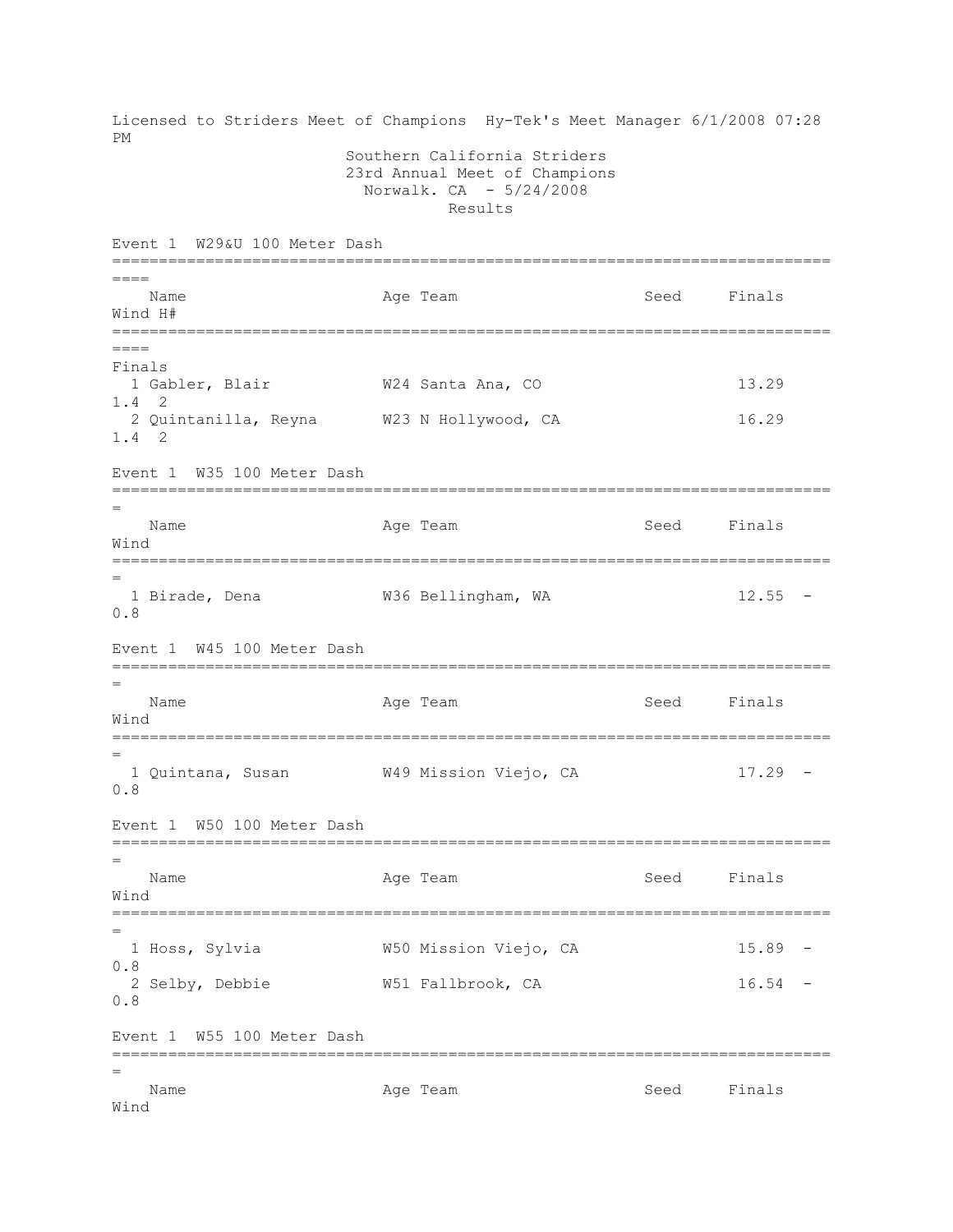============================================================================= = 1 Bowman, Jeanne M55 Santa Ana, CA 15.18 -0.8 Event 1 W65 100 Meter Dash ============================================================================= ==== Name **Age Team** Age Team Seed Finals Wind H# ============================================================================= ==== 1 Bergen, Kathy M65 Glendale, CA 15.01 1.4 2 Event 1 W85 100 Meter Dash ============================================================================= = Name **Age Team** Age Team Seed Finals Wind ============================================================================= = 1 Davidson, Gerry W87 Fallbrook, CA 31.38 -0.8 Event 2 M29&U 100 Meter Dash =============================================================================  $=$ Name Age Team Age Team Seed Finals Wind H# ============================================================================= ==== 1 Jones, Stirley M22 SC Striders 11.13 1.2 10 Event 2 M30 100 Meter Dash =============================================================================  $=$ Name **Age Team** Age Team Seed Finals Wind H# ============================================================================= ==== 1 Watkins, Luq M30 Canyon Country, CA 13.17 1.2 10 Event 2 M35 100 Meter Dash =============================================================================  $=$ Name **Age Team** Age Team Seed Finals Wind H# ============================================================================= ==== 1 Metz, Stephen M36 Long Beach, CA 12.18 1.2 10 2 Thompson, Randy M39 San Diego, CA 12.46 1.2 10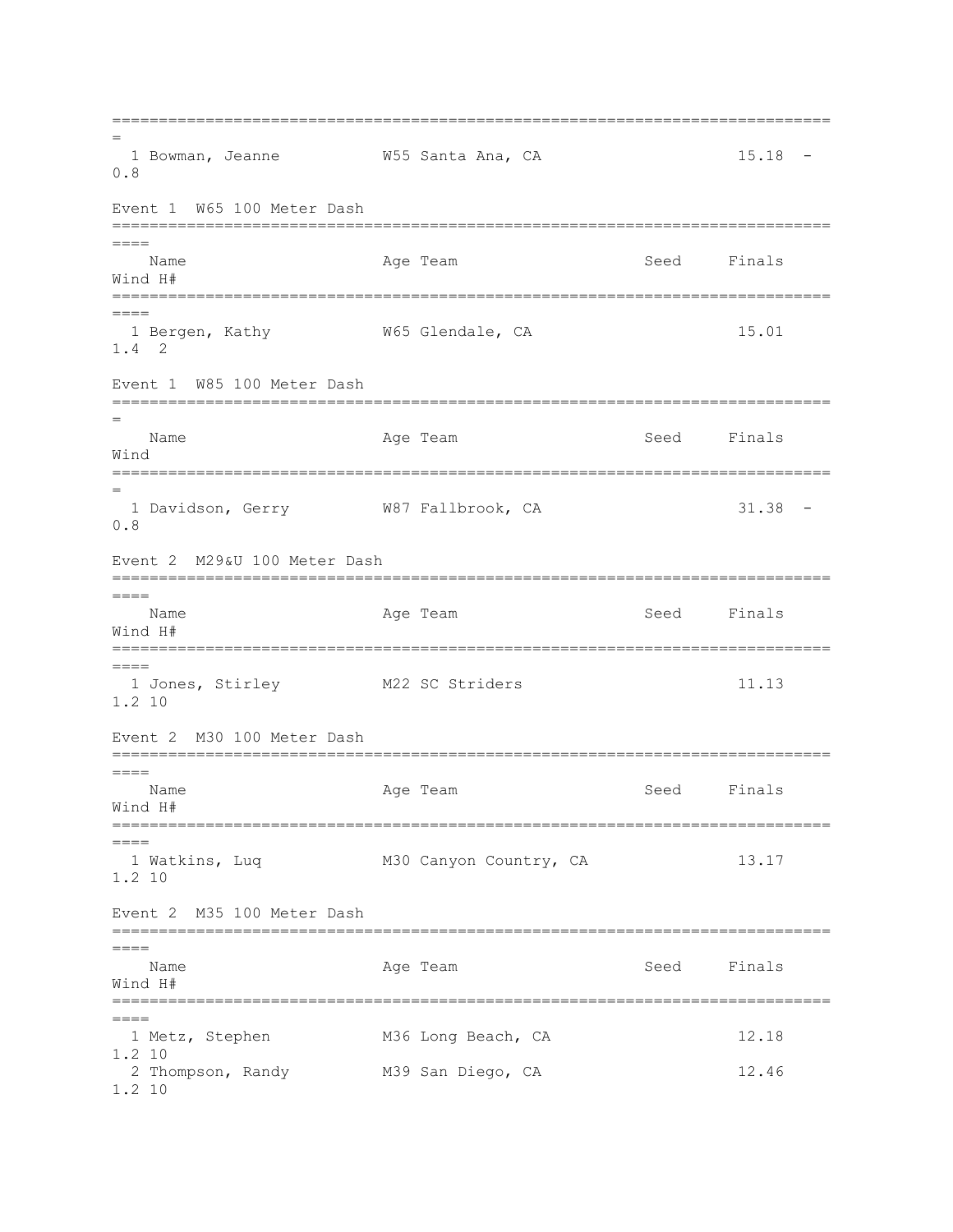| 3 Calasanz, Andrew M37 Cerritos, CA<br>1.2 10                        |                                               |             | 14.01          |
|----------------------------------------------------------------------|-----------------------------------------------|-------------|----------------|
| Event 2 M40 100 Meter Dash                                           |                                               |             |                |
| $====$<br>Name<br>Wind H#                                            | Age Team                                      | Seed        | Finals         |
| $=====$<br>1 Freeman, Andre<br>$1.8$ 9<br>2 Garratt, John<br>$1.8$ 9 | M44 Carlsbad, CA<br>M41 Santa Monica, CA      |             | 11.47<br>12.32 |
| Event 2 M45 100 Meter Dash                                           |                                               |             |                |
| $====$<br>Name<br>Wind H#                                            | Age Team                                      | Seed Finals |                |
| $====$<br>1 Andrade, Henry<br>2.08<br>2 Muehlbacher, Ed              | M46 Corona, CA<br>M49 Alta Loma, CA           |             | 12.27<br>12.61 |
| 2.08<br>3 Knox, Tommy<br>2.08                                        | M47 Huntington Beach, C                       |             | 12.88<br>13.33 |
| 4 Di Massa, David<br>2.08<br>5 Johnson, Rodney<br>2.08               | M48 Phoenix, AZ<br>M49 Los Angeles, CA        |             | 13.68          |
| Event 2 M50 100 Meter Dash                                           |                                               |             |                |
| $====$<br>Name<br>Wind H#                                            | Age Team                                      | Seed Finals |                |
| $====$<br>1 Williams, Charles<br>2.2<br>7                            | M53 Pasadena, CO                              |             | 12.23          |
| 2 Hockersmith, Dave<br>2, 2<br>- 7                                   | M52 Scotttsdale, AZ                           |             | 12.57          |
| 3 Crowl, Chip<br>2.2<br>7                                            | M53 San Diego, CA                             |             | 12.75          |
| 4 Anton, Eugene<br>2.2<br>- 7<br>5 Davison, Jeffrey<br>$2.2 \quad 7$ | M50 Saint Charles, MO<br>M50 Laguna Hills, CA |             | 13.55<br>13.65 |
| Event 2 M55 100 Meter Dash                                           |                                               |             |                |
| $====$<br>Name<br>Wind H#                                            | Age Team                                      | Seed        | Finals         |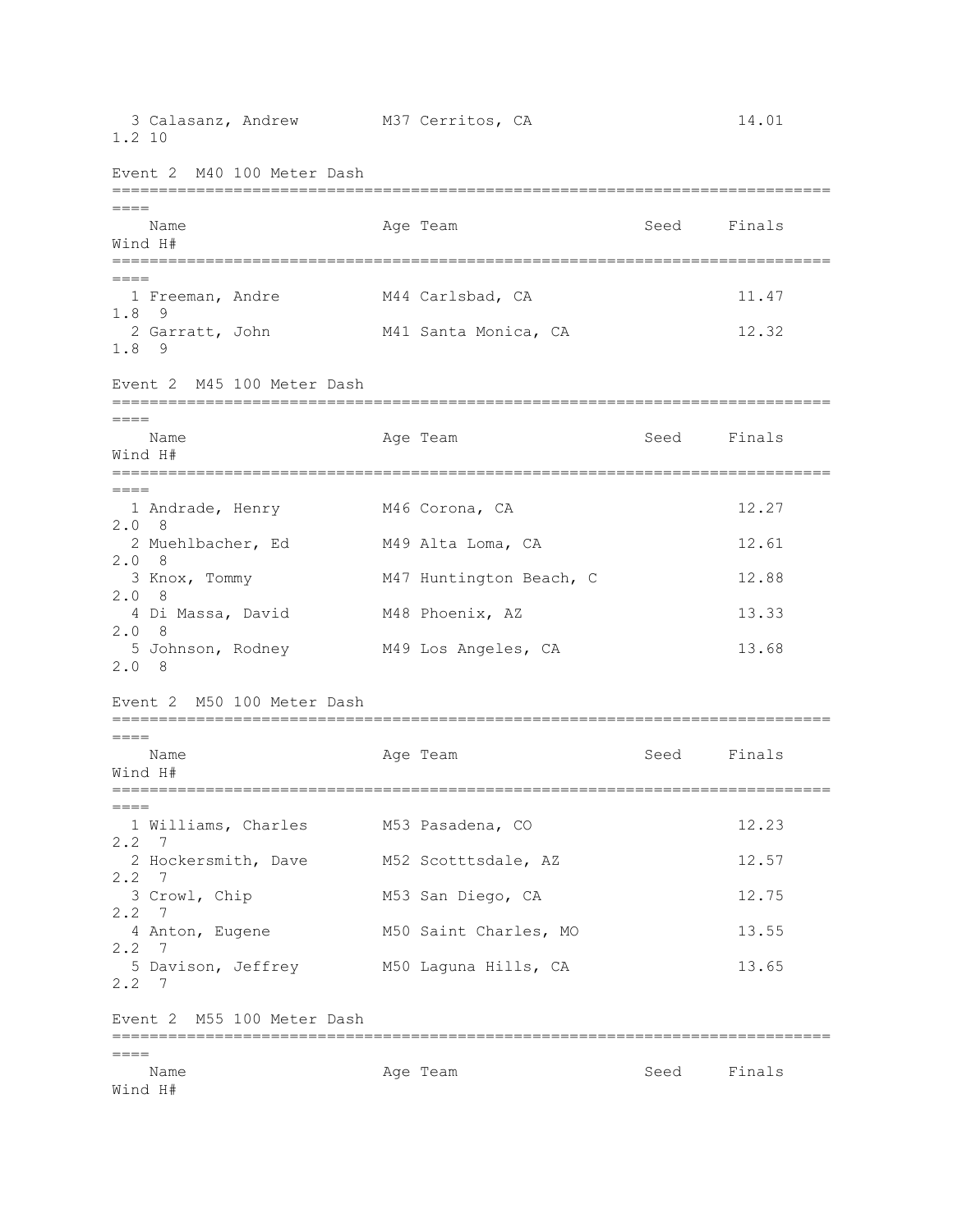=============================================================================  $=$ 1 Leake, Damien M55 Van Nuys, CA 12.25 0.7 6 2 Kloch, Steve M56 Thousands Oaks, CA 13.09 0.7 6 3 Fitzpatrick, Bill M57 Long Beach, CA 13.22 0.7 6 4 Myers, Robert M57 Santa Monica, CA 13.70 1.3 5 5 Melendez, Steve M59 N Hollywood, CA 14.01 0.7 6 6 Lyons, Patrick M58 Apple Valley, CA 14.18 1.3 5 7 Wong, George 61 M59 Playa Del Rey, CA 614.33 1.3 5 8 Beatty, Jerry M57 Ventura, CA 14.54 1.3 5 9 Moylan, Jerry M55 San Diego, CA 14.74 0.7 6 Event 2 M60 100 Meter Dash =============================================================================  $----$ Name **Age Team** Age Team Seed Finals Wind H# =============================================================================  $=$ 1 Weinstock, Bill M61 Sierra Madre, CA 13.97 1.0 4 2 Green, Barry M62 Encinitas, CA 14.13 1.0 4 3 Farber, Rob M62 West Covina, CA 14.39 1.0 4 Event 2 M65 100 Meter Dash =============================================================================  $=$ Name **Age Team** Age Team Seed Finals Wind H# ============================================================================= ==== 1 Robbins, Stephen M65 Seattle, WA 12.53 1.4 3 2 Craddock, Anthony M65 Santa Barbara, CA 14.06 1.4 3 3 Gillespie, Lee M67 Huntington Beach, C 15.16 1.4 3 4 Niedermeyer, Fred M68 Rancho Palos Verde 16.44 1.4 3 Event 2 M70 100 Meter Dash =============================================================================  $=$ Name **Age Team** Age Team Seed Finals Wind H#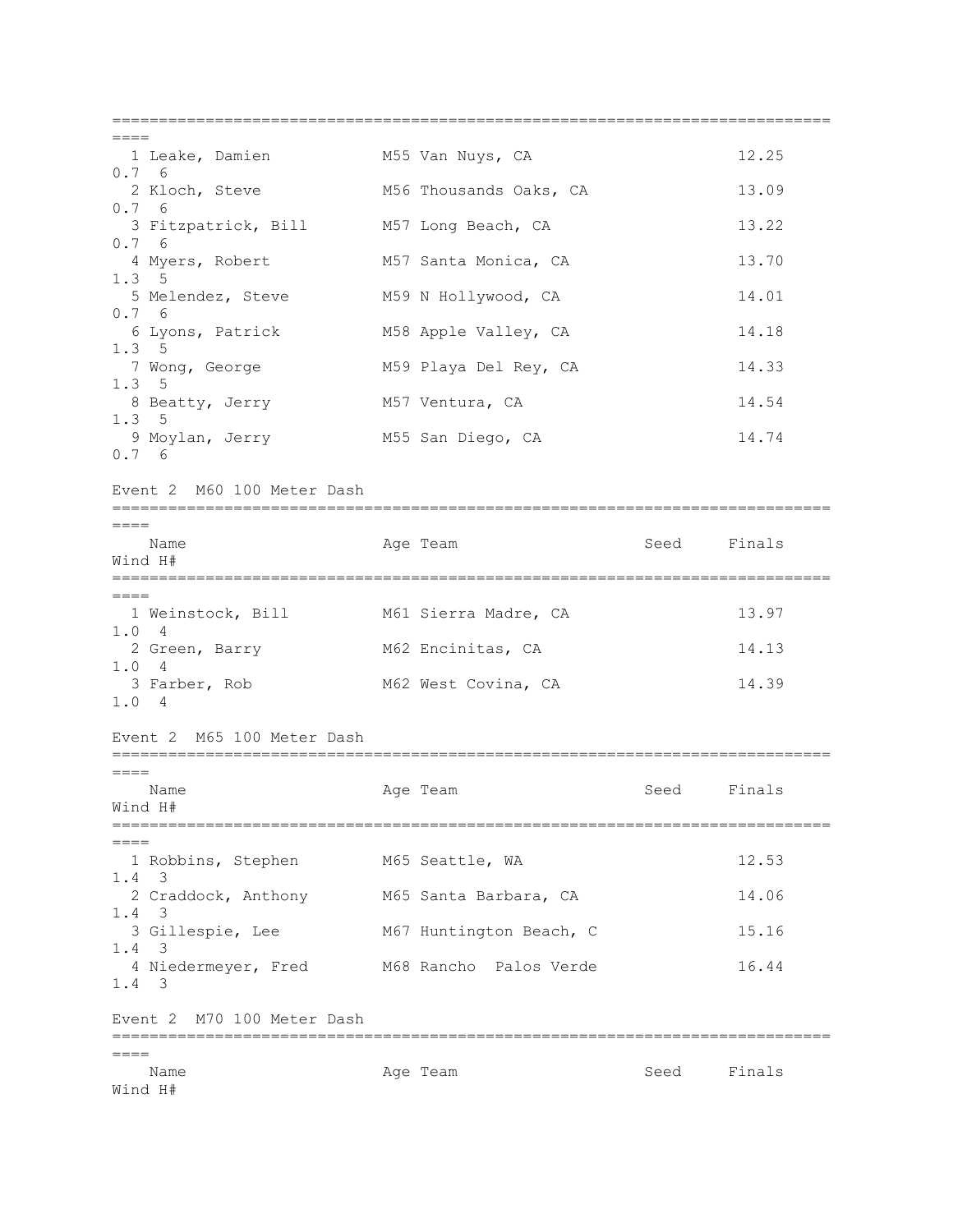=============================================================================  $=$  1 Tolson, Harold M70 La Mesa, CA 13.88 0.7 2 2 Oleata, Ed M71 LaJolla, CA 14.94 0.7 2 3 Morris, Maynard M71 LaCanada, CA 16.89 0.7 2 4 Noon, Tom M74 Santa Ana, CO 45.65 0.7 2 Event 2 M75 100 Meter Dash ============================================================================= = Name **Age Team** Age Team Seed Finals Wind ============================================================================= = 1 Flory, Sam M76 Inglewood, CA 15.70 0.8 2 Selby, Jim M79 Fallbrook, CA 17.44 0.8 3 Kishi, Frank M76 Los Angeles, CA 18.69 0.8 4 Holmes, Bob M79 San Diego, CA 21.06 0.8 Event 2 M80 100 Meter Dash ============================================================================= = Name **Age Team** Age Team Seed Finals Wind ============================================================================= = 1 Atcheson, Walter M81 Alta Loma, CA 25.77 0.8 Event 2 M85 100 Meter Dash ============================================================================= = Name **Age Team** Age Team Seed Finals Wind ============================================================================= = 1 Patsalis, Tom M86 Alhambra, CA 19.35 0.8 Event 3 M30 200 Meter Dash =============================================================================  $=$ Name Age Team Age Team Seed Finals Wind H# =============================================================================  $=$ 1 Dussett, Antwon M32 Peoria, IL 21.69 1.3 8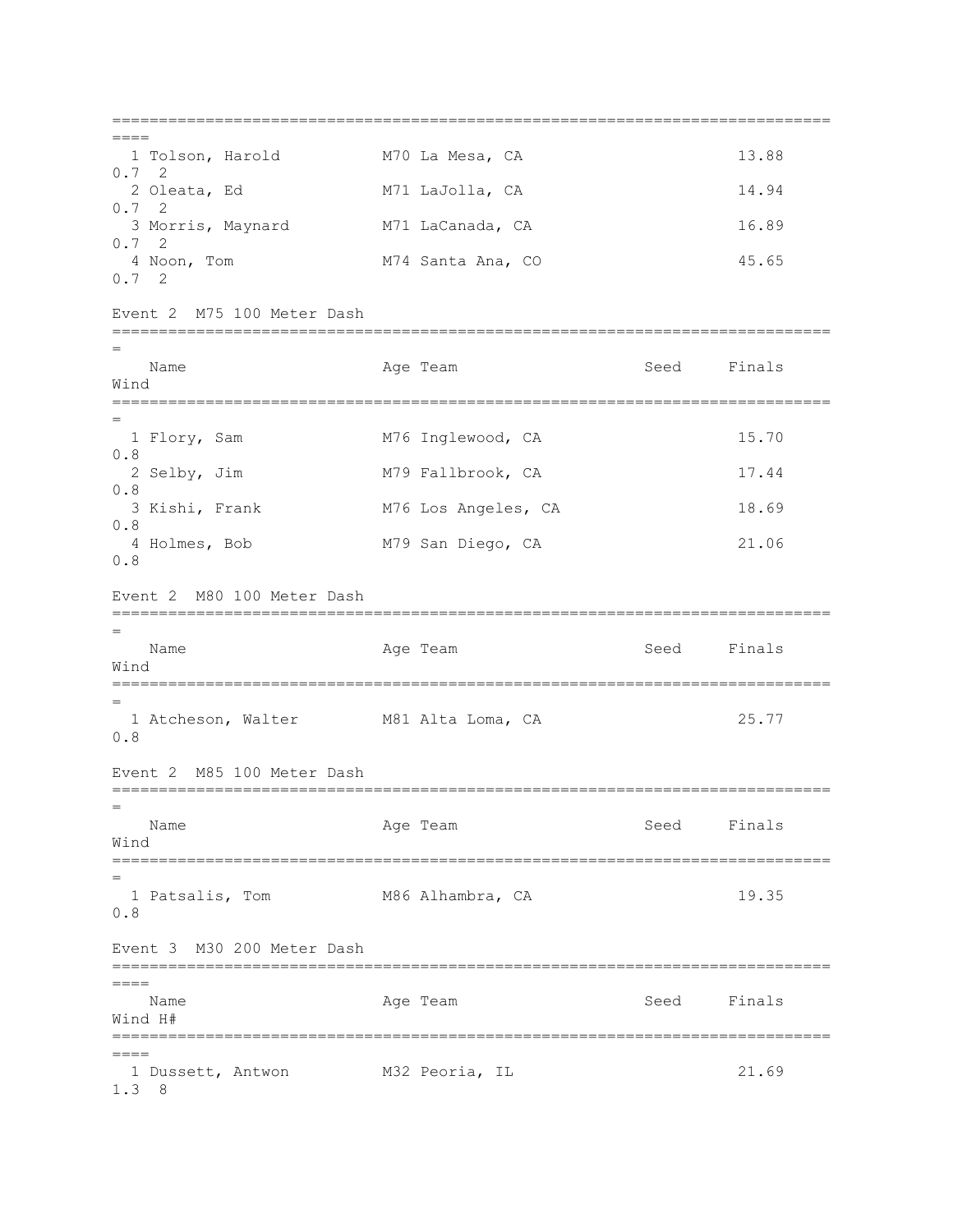Event 3 M35 200 Meter Dash =============================================================================  $----$ Name **Age Team** Age Team Seed Finals Wind H# ============================================================================= ==== 1 Calasanz, Andrew M37 Cerritos, CA 23.23 1.3 8 2 Metz, Stephen M36 Long Beach, CA 24.43 1.3 8 Event 3 M40 200 Meter Dash =============================================================================  $=$ Name Age Team Age Team Seed Finals Wind H# =============================================================================  $----$  1 Garratt, John M41 Santa Monica, CA 24.45 1.3 8 Event 3 M45 200 Meter Dash =============================================================================  $====$ Name **Age Team** Seed Finals Wind H# ============================================================================= ==== 1 Berry, Kettrell M45 San Diego, CA 23.55 1.3 7 2 Chinn, James M49 San Marcos, CA 24.97 1.3 7 3 Muehlbacher, Ed M49 Alta Loma, CA 25.61 1.3 7 4 Di Massa, David M48 Phoenix, AZ 26.60 1.3 7 5 Knox, Tommy M47 Huntington Beach, C 26.83 1.3 7 6 Johnson, Rodney M49 Los Angeles, CA 27.84 1.3 7 7 Armstrong, Timothy M47 Homeland, CA 30.33 1.3 7 Event 3 M50 200 Meter Dash =============================================================================  $---$ Name **Age Team** Age Team Seed Finals Wind H# =============================================================================  $----$  1 Cummings, Steve M52 Corona, CA 24.06 2.1 6 2 Hockersmith, Dave M52 Scotttsdale, AZ 25.27 2.1 6 3 Williams, Charles M53 Pasadena, CO 25.39 2.1 6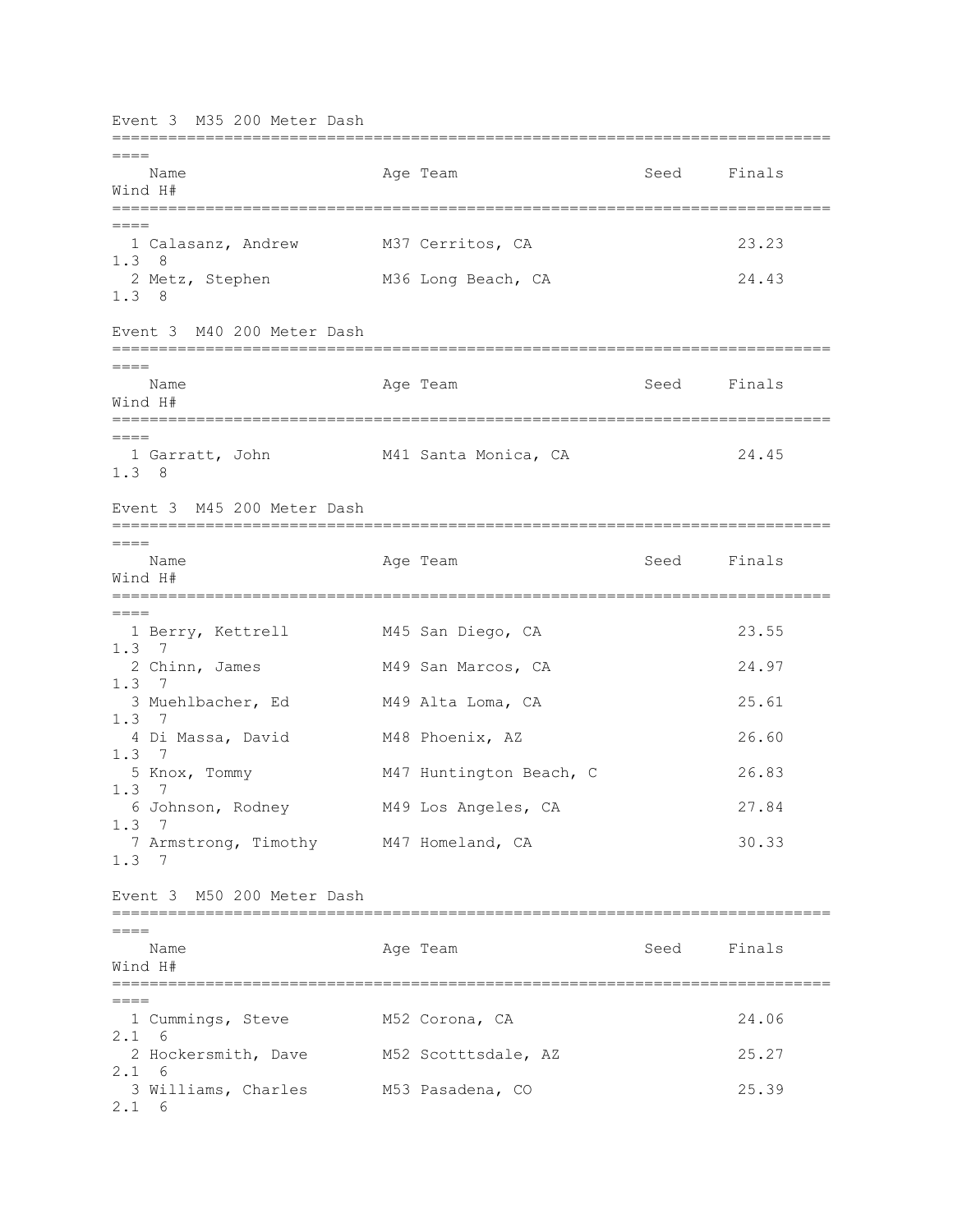4 Llavanes, Rudy M51 Manhattan Beach, CA 25.82 2.1 6 5 Crowl, Chip M53 San Diego, CA 26.62 2.1 6 6 Hershberger, Jim M51 Phoenix, CA 27.20 2.1 6 7 Davison, Jeffrey M50 Laquna Hills, CA 28.11 2.1 6 Event 3 M55 200 Meter Dash =============================================================================  $=$ Name **Age Team Age Team** Seed Finals Wind H# =============================================================================  $=$  1 Kloch, Steve M56 Thousands Oaks, CA 26.81 1.2 5 2 Stuckie, Ernie M58 Diamond Bar, CA 26.98 1.2 5 3 Myers, Robert M57 Santa Monica, CA 29.06 1.2 5 4 Tipping, Mike M55 Irvine, CA 30.01 1.2 5 5 Beatty, Jerry M57 Ventura, CA 31.34 1.2 5 Event 3 M60 200 Meter Dash =============================================================================  $----$ Name **Age Team** Age Team Seed Finals Wind H# =============================================================================  $====$ 1 Pruitt, Matthew M62 Brentwood, CA 26.23 1.4 4 2 Hall, Gary 61 M61 CA, CA 30.75 1.4 4 3 Muranaka, Ron 33.32 1.4 4 Event 3 M65 200 Meter Dash =============================================================================  $====$ Name **Age Team** Age Team Seed Finals Wind H# =============================================================================  $=$  1 Robbins, Stephen M65 Seattle, WA 25.20 1.2 3 2 Craddock, Anthony M65 Santa Barbara, CA 30.38 1.2 3 3 Gillespie, Lee M67 Huntington Beach, C 32.19 1.2 3 4 Gilbert, Paul M65 Hidden Hills, CA 33.44 1.2 3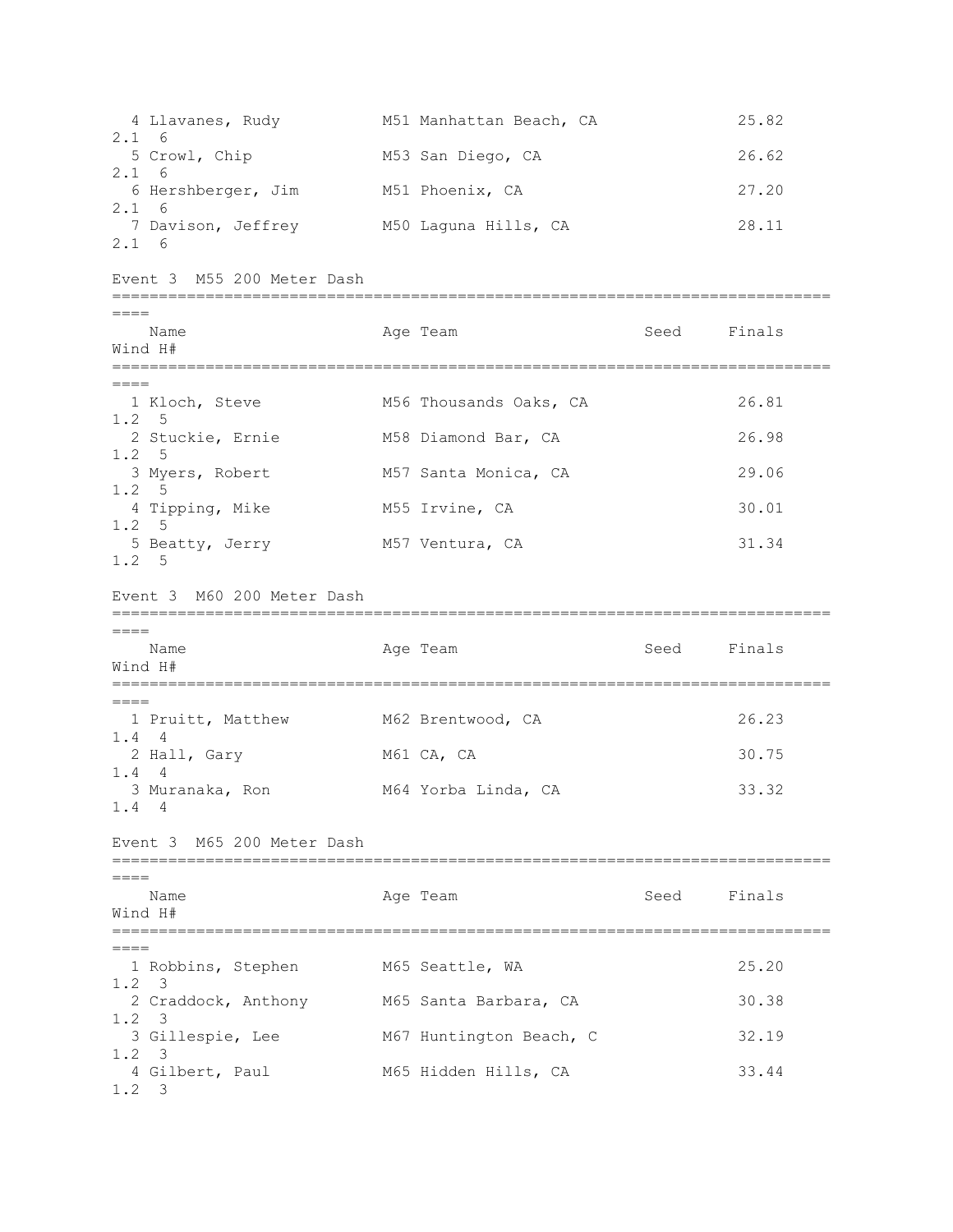Event 3 M70 200 Meter Dash =============================================================================  $----$ Name **Age Team** Age Team Seed Finals Wind H# ============================================================================= ==== 1 Tolson, Harold M70 La Mesa, CA 28.72 1.7 2 2 Oleata, Ed M71 LaJolla, CA 29.97 1.7 2 3 Morris, Maynard M71 LaCanada, CA 37.45 1.7 2 Event 3 M75 200 Meter Dash ============================================================================= = Name Age Team Age Team Seed Finals Wind ============================================================================= = 1 Flory, Sam M76 Inglewood, CA 32.68 2.0 2 Selby, Jim M79 Fallbrook, CA 36.54 2.0 3 Kishi, Frank M76 Los Angeles, CA 40.42 2.0 Event 3 M80 200 Meter Dash ============================================================================= = Name **Age Team** Age Team Seed Finals Wind ============================================================================= = 1 Atcheson, Walter M81 Alta Loma, CA 53.62 2.0 2 Willis, Harold M80 San Bernadino, CA 54.51 2.0 Event 3 M85 200 Meter Dash ============================================================================= = Name **Age Team** Age Team Seed Finals Wind ============================================================================= = 1 Patsalis, Tom M86 Alhambra, CA 50.03 2.0 Event 4 W29&U 200 Meter Dash =============================================================================  $====$ Name Age Team Seed Finals Wind H# =============================================================================  $====$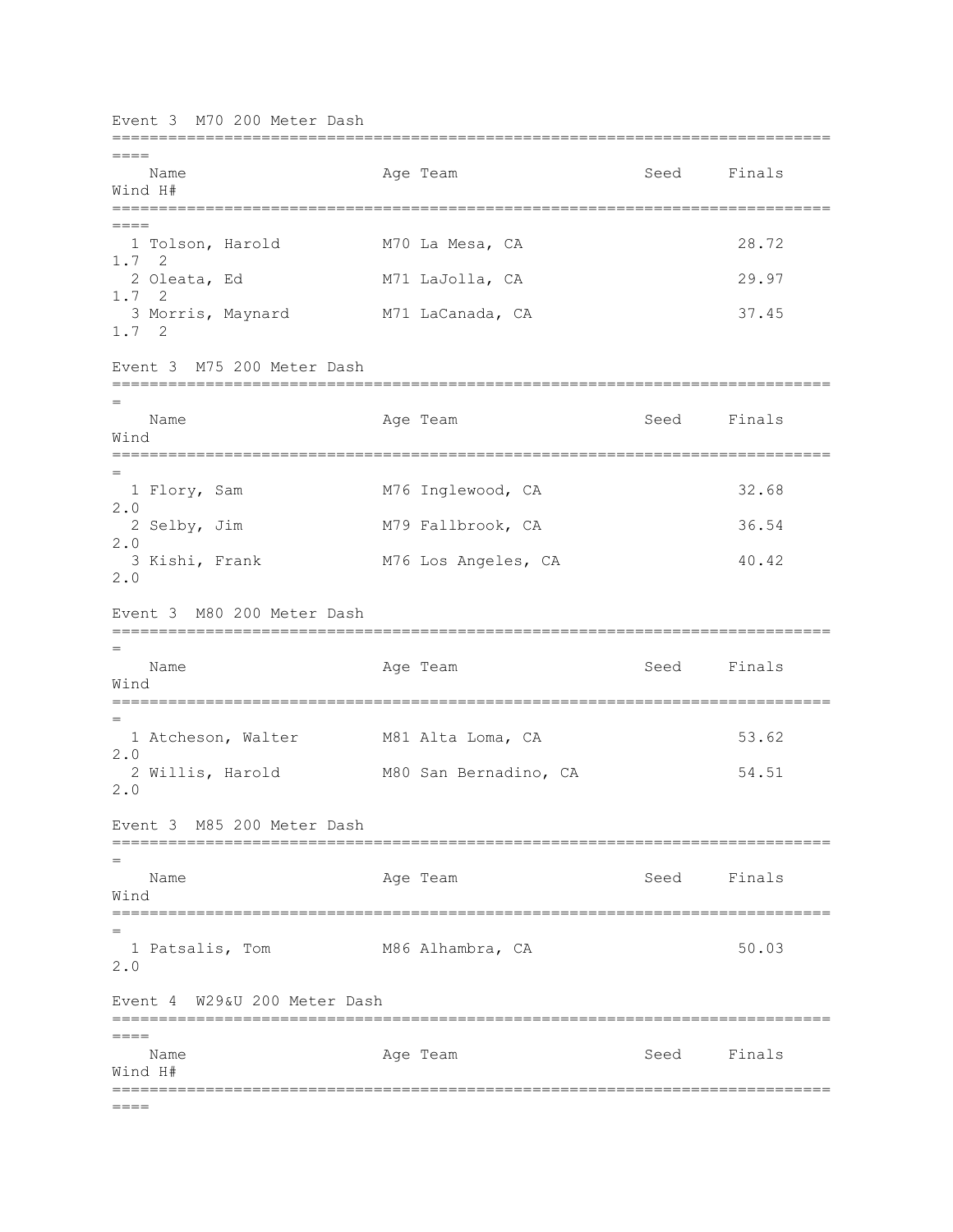1 Gabler, Blair W24 Santa Ana, CO 27.61 1.3 2 2 Goldberg, Natania W29 Santa Monica, CA 31.86 1.3 2 3 Quintanilla, Reyna W23 N Hollywood, CA 33.45 1.3 2 Event 4 W35 200 Meter Dash =============================================================================  $----$ Name **Age Team** Age Team Seed Finals Wind H# =============================================================================  $----$ 1 Birade, Dena  $W36$  Bellingham, WA 25.92 1.3 2 Event 4 W40 200 Meter Dash =============================================================================  $----$ Name **Age Team** Age Team Seed Finals Wind H# ============================================================================= ==== 1 Groenendaal, Claudette W44 Santa Monica, CA 29.49 1.3 2 Event 4 W45 200 Meter Dash =============================================================================  $----$ Name **Age Team** Age Team Seed Finals Wind H# =============================================================================  $====$  1 Black, Jai W45 San Diego, CA 26.10 2.1 1 2 Ware, Caren M45 Twin Peaks, CA 30.15 2.1 1 3 Quintana, Susan W49 Mission Viejo, CA 35.83 1.3 2 Event 4 W50 200 Meter Dash ============================================================================= = Name **Age Team** Age Team Seed Finals Wind ============================================================================= = 1 Hoss, Sylvia W50 Mission Viejo, CA 32.14 2.1 2 Selby, Debbie W51 Fallbrook, CA 37.19 2.1 Event 4 W55 200 Meter Dash ============================================================================= =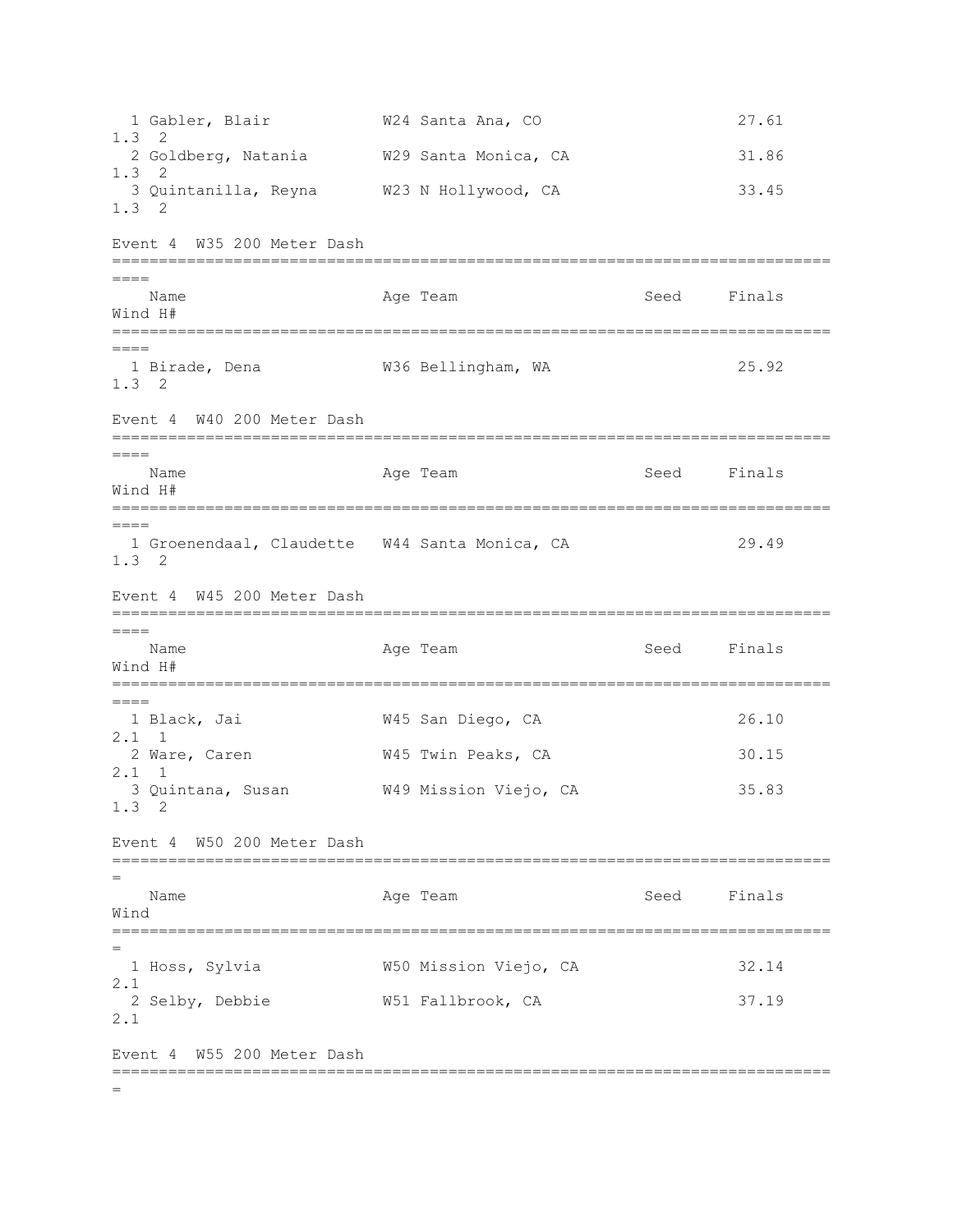Name **Age Team** Age Team Seed Finals Wind ============================================================================= = 1 Bowman, Jeanne W55 Santa Ana, CA 31.26 2.1 Event 4 W75 200 Meter Dash ============================================================================= = Name **Age Team** Age Team Seed Finals Wind ============================================================================= = 1 Kuehne, Magdalena W77 Tujunga, CA 44.30 2.1 Event 4 W85 200 Meter Dash ============================================================================= = Name **Age Team** Age Team Seed Finals Wind ============================================================================= = 1 Davidson, Gerry W87 Fallbrook, CA 1:04.42 2.1 Event 5 W29&U 400 Meter Dash ========================================================================= Name Register Age Team Name Seed Finals ========================================================================= 1 Gabler, Blair W24 Santa Ana, CO 1:05.17 2 Goldberg, Natania  $W29$  Santa Monica, CA 1:11.33 3 Quintanilla, Reyna W23 N Hollywood, CA 1:19.49 Event 5 W45 400 Meter Dash ========================================================================= Name Age Team Age Team Seed Finals ========================================================================= 1 Black, Jai W45 San Diego, CA 58.74 Event 5 W50 400 Meter Dash ========================================================================= Name Age Team Seed Finals ========================================================================= 1 Lee, Debbie W51 Trabuco Canyon, CA 1:15.43 2 Selby, Debbie W51 Fallbrook, CA 1:33.01 Event 5 W85 400 Meter Dash ========================================================================= Name **Age Team** Age Team Seed Finals ========================================================================= 1 Davidson, Gerry W87 Fallbrook, CA 2:44.81 Event 6 M30 400 Meter Dash ============================================================================ Name Age Team Seed Finals H#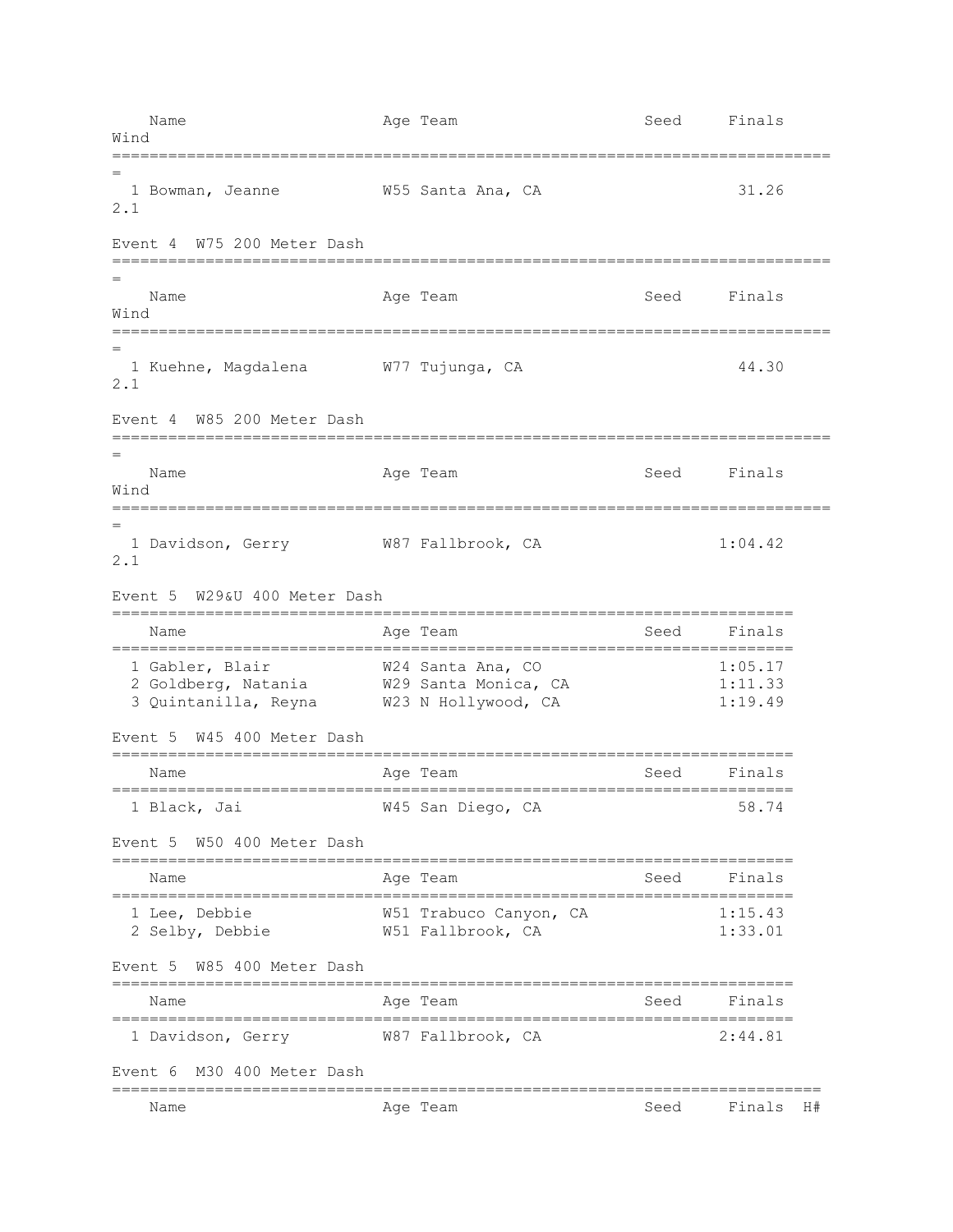| 1 Dussett, Antwon                                              |              | M32 Peoria, IL                              |      | 48.32              | 6      |
|----------------------------------------------------------------|--------------|---------------------------------------------|------|--------------------|--------|
| M35 400 Meter Dash<br>Event 6                                  |              |                                             |      |                    |        |
| Name                                                           |              | Age Team                                    | Seed | Finals             | H#     |
| 1 Santi, Marcus                                                |              | M36 CA, CA                                  |      | 52.97              | 6      |
| M40 400 Meter Dash<br>Event 6                                  |              |                                             |      |                    |        |
| Name<br>======================                                 | ============ | Age Team                                    | Seed | Finals             | H#     |
| 1 Garratt, John<br>2 Hickok, Tim                               |              | M41 Santa Monica, CA                        |      | 55.91<br>59.40     | 6<br>6 |
|                                                                |              | M42 Santa Fe Springs, C                     |      |                    |        |
| M45 400 Meter Dash<br>Event 6                                  |              |                                             |      |                    |        |
| Name                                                           |              | Age Team                                    | Seed | Finals             | H#     |
| 1 Berry, Kettrell                                              |              | M45 San Diego, CA                           |      | 54.34              | .5     |
| M50 400 Meter Dash<br>Event 6                                  |              |                                             |      |                    |        |
| Name                                                           |              | Age Team                                    | Seed | Finals             | H#     |
| 1 Cummings, Steve                                              |              | M52 Corona, CA                              |      | 58.55              | 4      |
| 2 Williams, Charles<br>3 Llavanes, Rudy                        |              | M53 Pasadena, CO<br>M51 Manhattan Beach, CA |      | 59.86<br>1:00.28   | 4<br>4 |
| 4 Hershberger, Jim                                             |              | M51 Phoenix, CA                             |      | 1:01.68            | 4      |
| M55 400 Meter Dash<br>Event 6<br>_____________________________ |              |                                             |      |                    |        |
| Name                                                           |              | Age Team                                    | Seed | Finals             | H#     |
| 1 Richardson, Robert                                           |              | M55 Carson, CA                              |      | 1:00.95            | 3      |
| 1 Muth, Rick<br>3 Shires, Paul                                 |              | M59 Stanton, CA<br>M55 Arroyo Grande, CA    |      | 1:00.95<br>1:07.05 | 3<br>3 |
| Event 6 M60 400 Meter Dash                                     |              |                                             |      |                    |        |
| Name                                                           |              | Age Team                                    | Seed | Finals             | H#     |
| 1 Goldberg, Sammy                                              |              | M64 Fontana, CA                             |      | 1:18.10            | 2      |
| Event 6 M65 400 Meter Dash                                     |              |                                             |      |                    |        |
| Name                                                           |              | Age Team                                    | Seed | Finals             | H#     |
| 1 Strouse, Frank                                               |              | M67 San Jose, CA                            |      | 1:09.64            | 2      |
| 2 Ryan, Steve                                                  |              | M67 Malibu, CA                              |      | 1:18.71            | 2      |
| M75 400 Meter Dash<br>Event 6<br>================              |              |                                             |      |                    |        |
| Name                                                           |              | Age Team                                    | Seed | Finals             |        |
| 1 Selby, Jim                                                   |              | M79 Fallbrook, CA                           |      | 1:30.34            |        |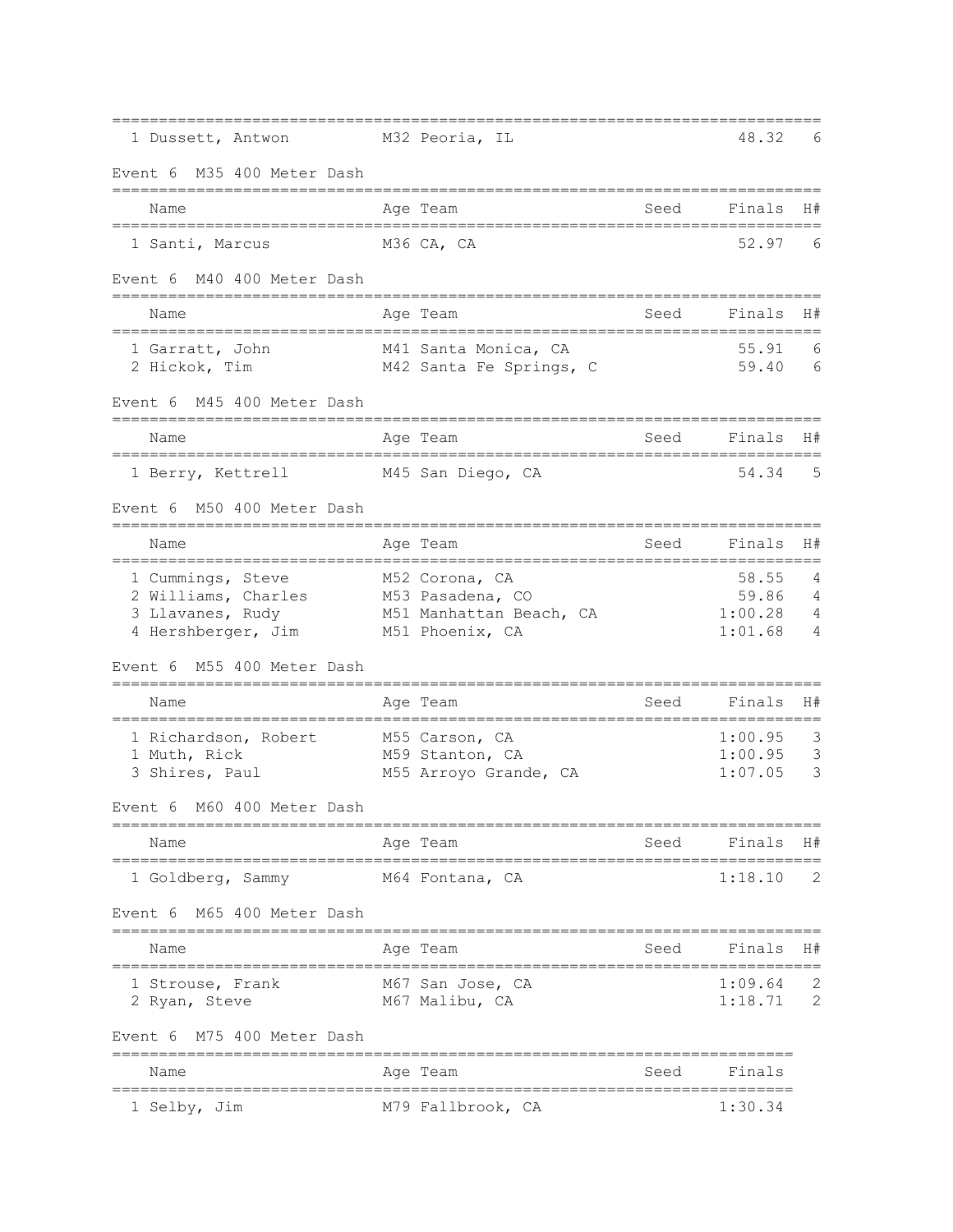| Event 7 W40 800 Meter Run<br>__________________________          |                                                                  |      |                               |                        |
|------------------------------------------------------------------|------------------------------------------------------------------|------|-------------------------------|------------------------|
| Name<br>===================================                      | Age Team<br>_____________________________                        |      | Seed Finals                   |                        |
| 1 Groenendaal, Claudette W44 Santa Monica, CA<br>2 Foran, Sinead | W43 Irvine, CA                                                   |      | 2:29.55<br>2:43.82            |                        |
| Event 7 W45 800 Meter Run                                        |                                                                  |      |                               |                        |
| Name<br>;======================                                  | Age Team                                                         | Seed | Finals                        |                        |
| 1 Ware, Caren                                                    | W45 Twin Peaks, CA                                               |      | 2:46.34                       |                        |
| Event 7 W50 800 Meter Run                                        |                                                                  |      |                               |                        |
| Name                                                             | Age Team                                                         | Seed | Finals                        |                        |
| 1 Contreras, Patricia W50 San, CA<br>2 Lee, Debbie               | W51 Trabuco Canyon, CA                                           |      | 2:42.77<br>2:50.33            |                        |
| M30 800 Meter Run<br>Event 8                                     |                                                                  |      |                               |                        |
| Name<br>:===================================                     | Age Team                                                         | Seed | Finals                        | H#                     |
| 1 Garcia, Kurt                                                   | M33 Tarzana, CA                                                  |      | 3:22.18                       | 2                      |
| M40 800 Meter Run<br>Event 8                                     |                                                                  |      |                               |                        |
| Name                                                             | Age Team                                                         |      | Seed Finals                   | H#                     |
| 1 Hickok, Tim                                                    | M42 Santa Fe Springs, C                                          |      | 2:18.17                       | -2                     |
| M45 800 Meter Run<br>Event 8                                     |                                                                  |      |                               |                        |
| Name                                                             | Age Team                                                         | Seed | Finals                        | H#                     |
| 1 Gilboy, Joe<br>2 Allen, McDuffrie<br>3 Dixon, Eric             | M47 Irvine, CA<br>M46 Chula Vista, CA<br>M48 Aliso Viejo, CA     |      | 2:01.18<br>2:09.07<br>2:26.42 | 2<br>$\mathbf{2}$<br>2 |
| M50 800 Meter Run<br>Event 8                                     |                                                                  |      |                               |                        |
| Name                                                             | Aqe Team                                                         | Seed | Finals                        |                        |
| 1 Walker, Richard<br>2 Duncanson, Rob<br>3 Boegeman, Frank       | M54 Las Vegas, CA<br>M52 Trabuco Canyon, CA<br>M50 Santa Ana, CA |      | 2:14.09<br>2:14.95<br>2:29.94 |                        |
| M55 800 Meter Run<br>Event 8<br>----------------                 |                                                                  |      |                               |                        |
| Name<br>-----------<br>-------------                             | Age Team<br>======================================               | Seed | Finals                        |                        |
| 1 Shaheed, Nolan                                                 | M58 Pasadena, CA                                                 |      | 2:14.33                       |                        |
| M60 800 Meter Run<br>Event 8                                     |                                                                  |      |                               |                        |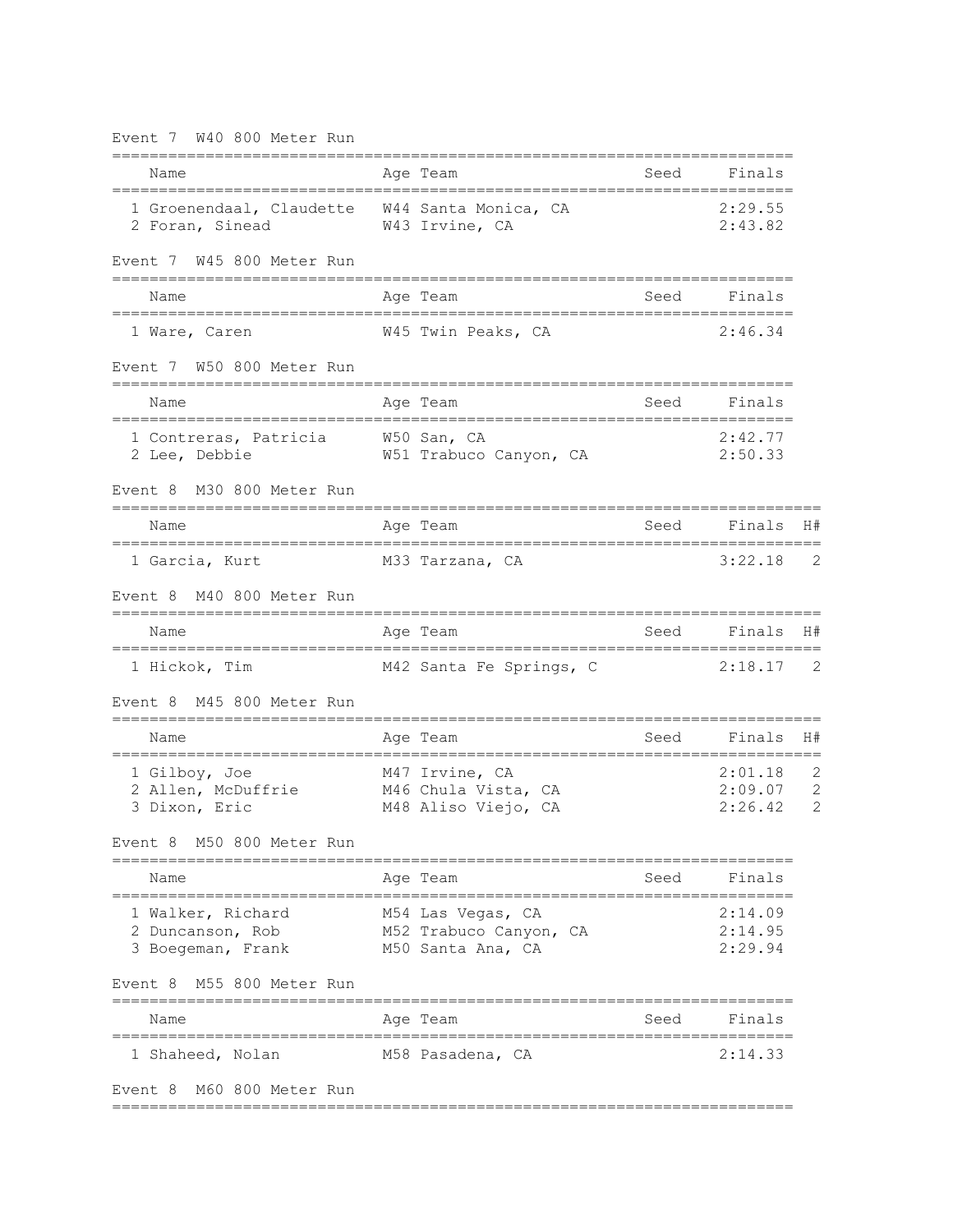| Name                                                  | Age Team                                        | Seed | Finals             |
|-------------------------------------------------------|-------------------------------------------------|------|--------------------|
| 1 Hall, Gary                                          | M61 Fresno, CA                                  |      | 2:36.32            |
| M75 800 Meter Run<br>Event 8                          |                                                 |      |                    |
| Name<br>==================================            | Age Team<br>;=================================  | Seed | Finals             |
| 1 Selby, Jim                                          | M79 Fallbrook, CA                               |      | 3:33.27            |
| Event 8<br>M80 800 Meter Run                          |                                                 |      |                    |
| Name<br>===================================           | Age Team<br>==============================      | Seed | Finals             |
| 1 Escobosa, Al                                        | M80 Placentia, CA                               |      | 3:35.00            |
| Event 9 W40 1500 Meter Run                            |                                                 |      |                    |
| Name<br>===============================               | Age Team<br>=========================           | Seed | Finals             |
| 1 Foran, Sinead                                       | W43 Irvine, CA                                  |      | 5:37.72            |
| W50 1500 Meter Run<br>Event 9                         |                                                 |      |                    |
| Name                                                  | Age Team                                        | Seed | Finals             |
| 1 Yayoi, Liu                                          | W51 Irvine, CA                                  |      | 5:39.99            |
| M30 1500 Meter Run<br>Event 10                        |                                                 |      |                    |
| Name<br>____________________                          | Age Team                                        | Seed | Finals             |
| 1 Givens, Barry<br>2 Morales, Robert M33 Glendale, CA | M34 Laguna Hills, CA                            |      | 4:31.59<br>5:26.03 |
| M35 1500 Meter Run<br>Event 10                        |                                                 |      |                    |
| Name<br>===================================           | Age Team<br>:================================== | Seed | Finals             |
| 1 Goodall, Aaron<br>2 Davis, Robert                   | M38 Yorba Linda, CA 4:32.71<br>M38 Torrance, CA |      | 4:50.49            |
| Event 10 M40 1500 Meter Run                           |                                                 |      |                    |
| Name                                                  | Age Team                                        |      | Seed Finals        |
| 1 Carnegie, Joe                                       | M42 Fresno, CO                                  |      | 4:20.09            |
| Event 10 M45 1500 Meter Run                           | --------                                        |      |                    |
| Name                                                  | Age Team                                        | Seed | Finals             |
| 1 Cleary, Mark                                        | M49 Rancho Santa Margar                         |      | 4:54.67            |
| Event 10 M50 1500 Meter Run                           |                                                 |      |                    |
| Name                                                  | Age Team                                        | Seed | Finals             |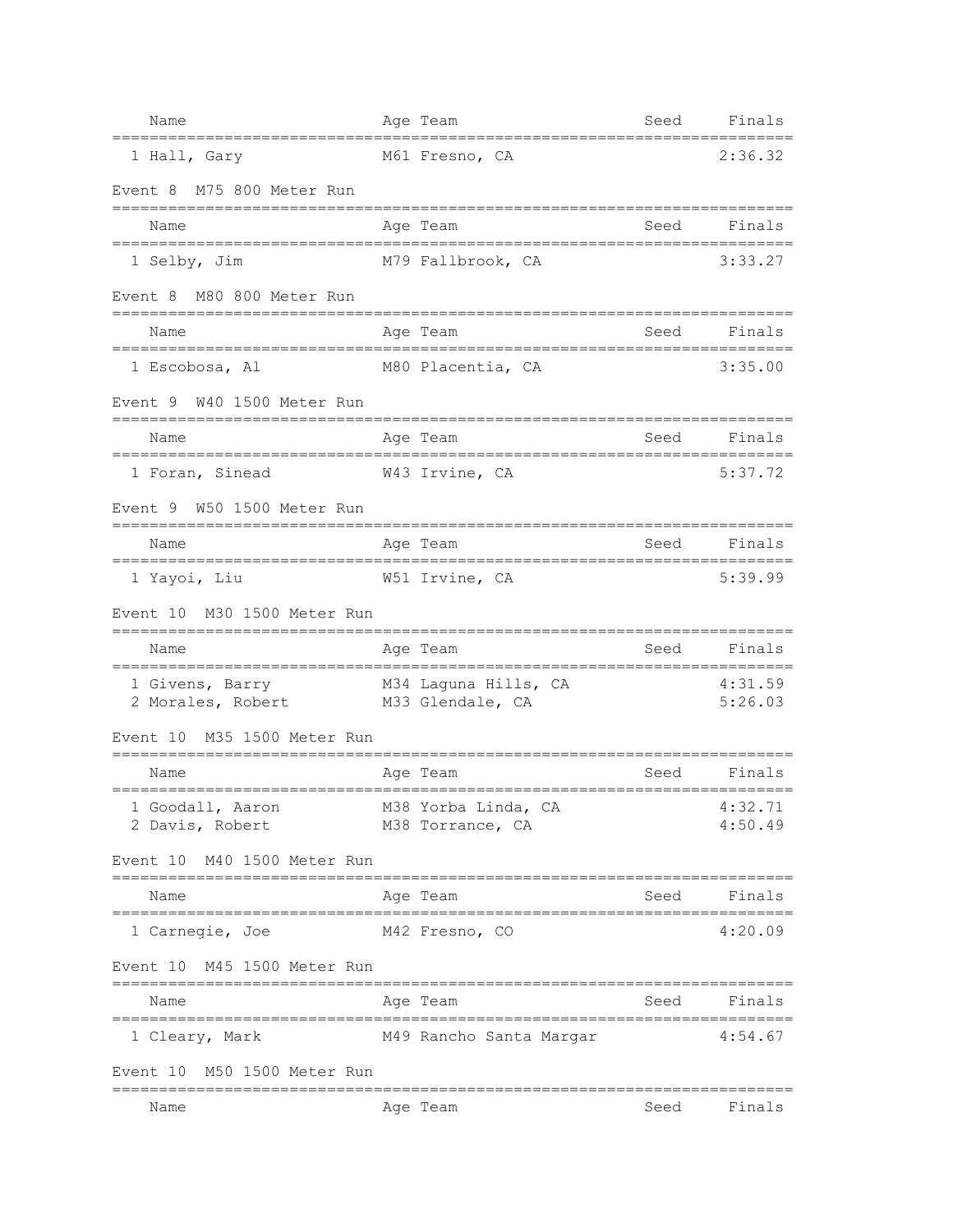========================================================================= 1 Duncanson, Rob M52 Trabuco Canyon, CA 4:41.34 2 Berrios, Rick M50 Huntington Beach, C 5:17.32 3 Hemmings, William M51 San Diego, CA 5:21.91 Event 10 M55 1500 Meter Run ========================================================================= Name Age Team Seed Finals ========================================================================= 1 Shaheed, Nolan M58 Pasadena, CA 4:39.14 Event 10 M60 1500 Meter Run ========================================================================= Name **Age Team** Age Team Seed Finals ========================================================================= 1 Hall, Gary M61 Fresno, CA 5:12.44 2 Mahl, Mark M60 Scottsdale, AZ 5:20.48 Event 10 M70 1500 Meter Run ========================================================================= Name **Age Team** Age Team Seed Finals ========================================================================= 1 Welliver, Earl M73 Dana Point, CA 8:55.82 Event 10 M75 1500 Meter Run ========================================================================= Name **Age Team** Age Team Seed Finals ========================================================================= 1 Holmes, Bob M79 San Diego, CA 7:58.44 Event 10 M80 1500 Meter Run ========================================================================= Name Age Team Age Team Seed Finals ========================================================================= 1 Koch, Bob M81 Yorba Linda, CA 7:59.42 1 Atcheson, Walter M81 Alta Loma, CA 8:55.82 2 Willis, Harold M80 San Bernadino, CA 10:05.06 Event 11 W45 80 Short Hurdles ============================================================================= = Name **Age Team** Age Team Seed Finals Wind ============================================================================= = 1 Ware, Caren W45 Twin Peaks, CA 14.16 NWI Event 12 M50 100 Short Hurdles ============================================================================= = Name and Age Team and Seed Finals Wind ============================================================================= = 1 Anton, Eugene M50 Saint Charles, MO 15.16 NWI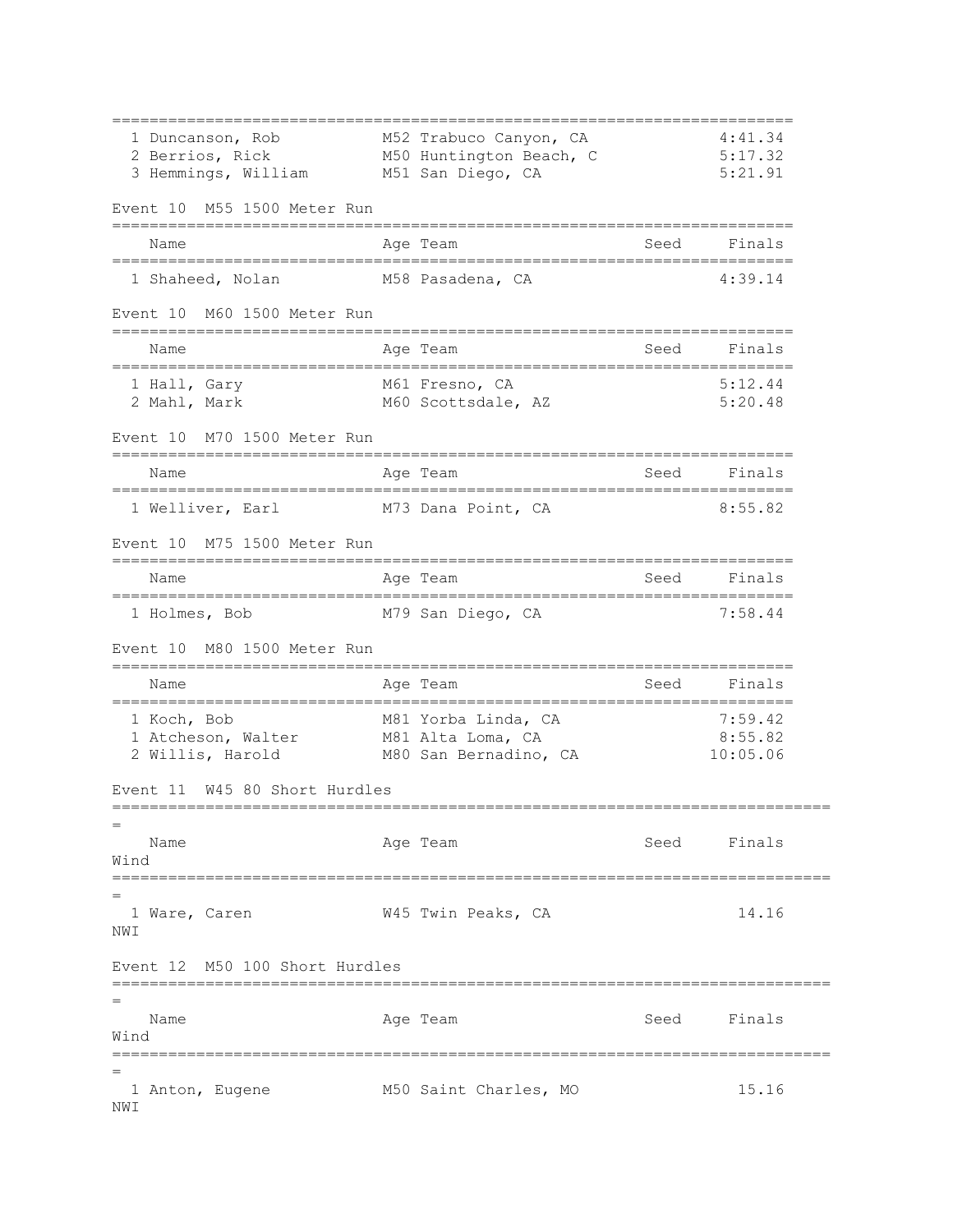```
2 Crowl, Chip M53 San Diego, CA 18.13
NM<sub>T</sub>
 3 Davison, Jeffrey M50 Laguna Hills, CA 18.39
NWI 
Event 12 M55 100 Short Hurdles
=============================================================================
=
  Name Age Team Age Team Seed Finals
Wind
=============================================================================
=
 1 Moylan, Jerry M55 San Diego, CA 21.71 
NWI 
Event 12 M65 100 Short Hurdles
=============================================================================
=
  Name Age Team Seed Finals
Wind
=============================================================================
=
  1 Niedermeyer, Fred M68 Rancho Palos Verde 20.54 
NWI 
-- Knocke, Bill M68 Pomona, CA DQ
NWI 
Event 13 M29&U 110 Short Hurdles
=============================================================================
=
   Name Age Team Age Team Seed Finals
Wind
=============================================================================
=
  1 Mills, Tadashi M19 Irvine, CA 16.13 
NWI 
Event 13 M40 110 Short Hurdles
=============================================================================
=
  Name Age Team Age Team Seed Finals
Wind
=============================================================================
=
  1 Holmes, Richard M40 Claremont, CA 15.00 
NM<sub>T</sub>
Event 13 M45 110 Short Hurdles
=============================================================================
\overline{\phantom{0}}Name Age Team Age Team Seed Finals
Wind
=============================================================================
=
1 Andrade, Henry M46 Corona, CA 15.04
NWI
```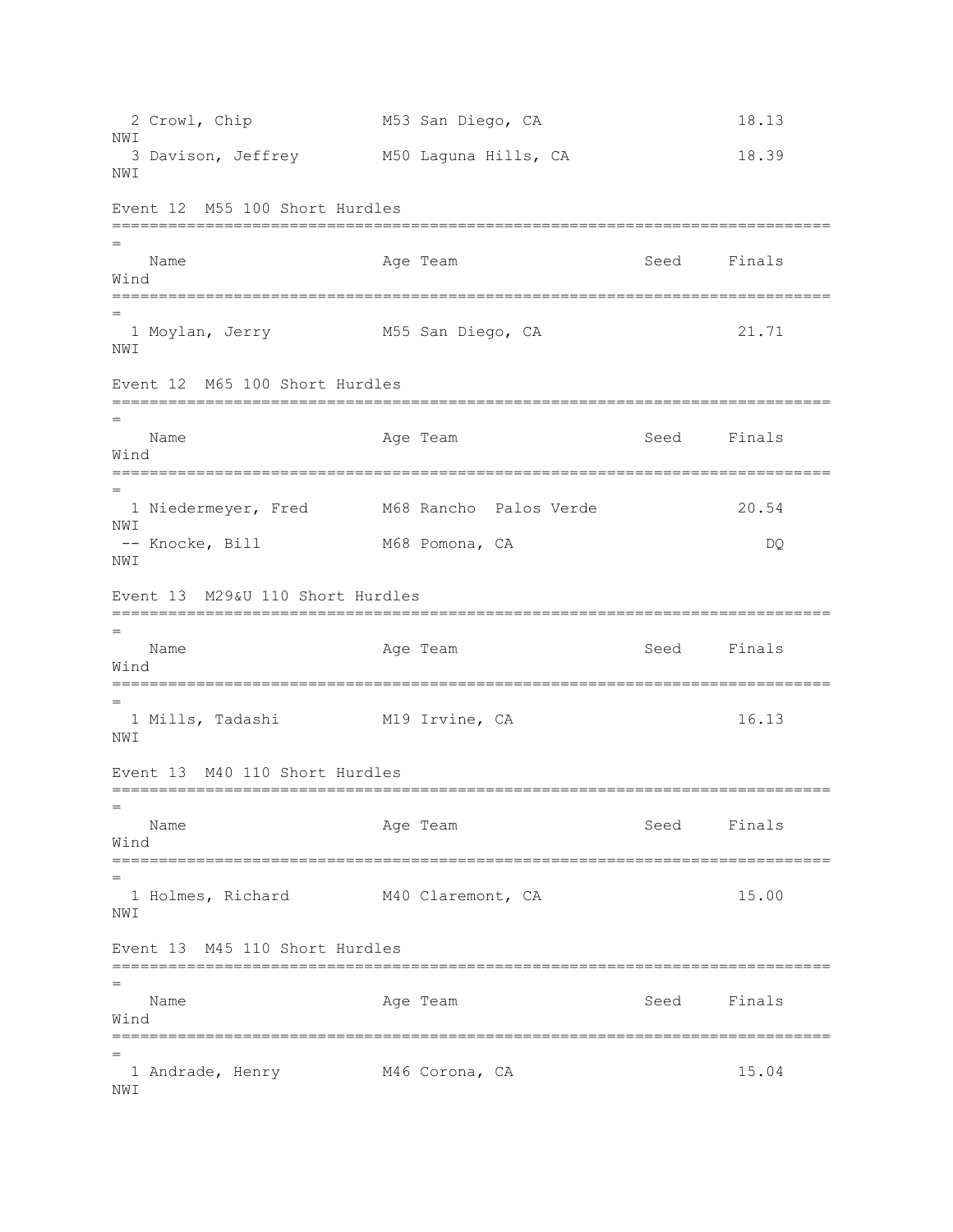| Event 14 W45 High Jump                                             |                                                                     |      |                         |
|--------------------------------------------------------------------|---------------------------------------------------------------------|------|-------------------------|
| Name<br>================================                           | Age Team                                                            | Seed | Finals                  |
| 1 Ware, Caren<br>2 Gatz, Donna<br>3 Long, Christine                | W45 Twin Peaks, CA<br>W46 CA, CA<br>W49 Tustin, CA                  |      | 1.30m<br>1.25m<br>0.95m |
| Event 14 W50 High Jump                                             |                                                                     |      |                         |
| Name                                                               | Age Team                                                            | Seed | Finals                  |
| 1 Vaugh, Karen<br>2 Janneck, Denise                                | W50 Santa Ana, CA<br>W54 RS Margarita, CA                           |      | 1.10m<br>0.95m          |
| Event 14 W60 High Jump                                             |                                                                     |      |                         |
| Name                                                               | Age Team                                                            | Seed | Finals                  |
| 1 Glass, LaTanya<br>-- Steekelenburg, Annelies W60 Malibu, CA      | W61 Seal Beach, CA                                                  |      | 1.15m<br>DQ.            |
| Event 14 W65 High Jump                                             |                                                                     |      |                         |
| Name                                                               | Age Team                                                            | Seed | Finals                  |
| 1 Bergen, Kathy                                                    | W65 Glendale, CA                                                    |      | 1.20m                   |
| Event 15 M40 High Jump                                             |                                                                     |      |                         |
| Name<br>===========                                                | Age Team                                                            | Seed | Finals                  |
| 1 Rose, John                                                       | M41 Saugus, CA                                                      |      | 1.70m                   |
| Event 15<br>M45 High Jump<br>------------------------------------- |                                                                     |      |                         |
| Name                                                               | Age Team                                                            | Seed | Finals                  |
| 1 Berle, Dolf                                                      | M45 Pasadena, CA                                                    |      | 1.55m                   |
| Event 15 M50 High Jump                                             |                                                                     |      |                         |
| ============================<br>Name                               | ======================================<br>Aqe Team                  | Seed | Finals                  |
| 1 Hlavin, Peter<br>2 Weeks, Don<br>2 Bentz, Kirk                   | M50 Trabuco Canyon, CA<br>M53 Newbury Park, CA<br>M53 San Pedro, CA |      | 1.75m<br>1.55m<br>1.55m |
| M55 High Jump<br>Event 15                                          |                                                                     |      |                         |
| Name                                                               | Age Team                                                            | Seed | Finals                  |
| 1 Pitmann, Patrick<br>2 Moylan, Jerry                              | M55 Pasadena, CA<br>M55 San Diego, CA                               |      | 1.30m<br>1.20m          |
| Event 15 M65 High Jump                                             |                                                                     |      |                         |

=========================================================================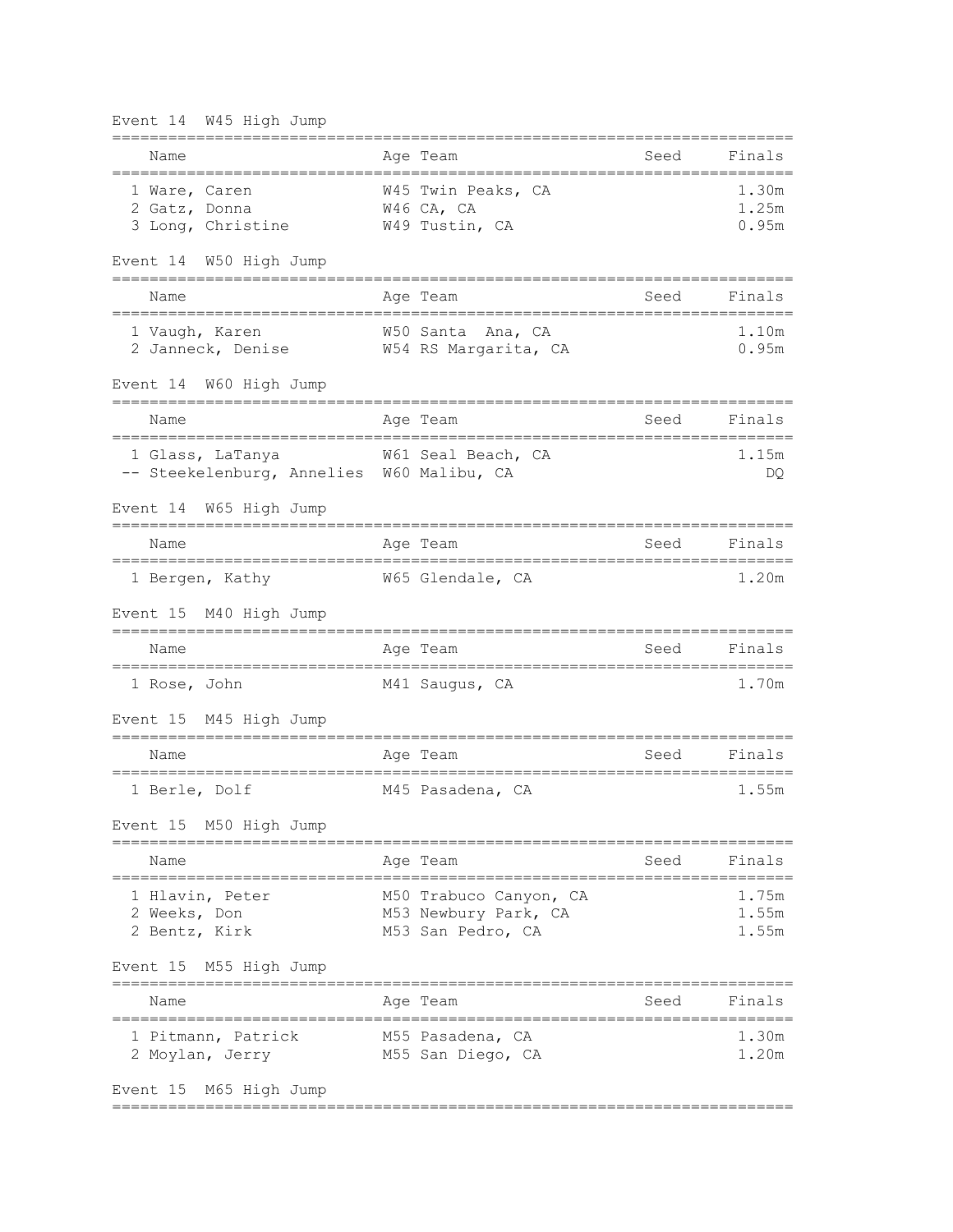| Name                                        | Age Team                                       | Seed | Finals                     |
|---------------------------------------------|------------------------------------------------|------|----------------------------|
| 1 Perry, Dave                               | M69 Banning, CA                                |      | 1.30m                      |
| Event 15 M75 High Jump                      |                                                |      |                            |
| Name                                        | Age Team                                       | Seed | Finals                     |
| 1 Leis, Donald                              | M76 Pasadena, CA                               |      | 1.10m                      |
| M29&U Pole Vault<br>Event 17                |                                                |      |                            |
| Name                                        | Age Team                                       | Seed | Finals                     |
| 1 Morrow, Ryan                              | M14 Manhattan Beach, CA                        |      | 3.66m                      |
| Event 17 M45 Pole Vault                     |                                                |      | ========================== |
| Name<br>=================================== | Age Team<br>================================   | Seed | Finals                     |
| 1 McIntyre, Tim                             | M47 Seal Beach, CA                             |      | 4.27m                      |
| 2 Charles, Greg<br>2 Berle, Dolf            | M47 Irvine, CA<br>M45 Pasadena, CA             |      | 3.66m<br>3.66m             |
| Event 17 M50 Pole Vault                     |                                                |      |                            |
| Name                                        | Age Team                                       | Seed | Finals                     |
| 1 Brown, Charles                            | M52 Carlsbad, CA                               |      | 4.27m                      |
| 2 Bentz, Kirk                               | M53 San Pedro, CA                              |      | 3.97m                      |
| 3 Mead, Murray<br>4 Ramoska, Michael        | M54 Hermosa Beach, CA<br>M54 Mission Viejo, CA |      | 3.81m<br>2.90m             |
| M55 Pole Vault<br>Event 17                  |                                                |      |                            |
| Name                                        | Age Team                                       | Seed | Finals                     |
| 1 Moylan, Jerry                             | M55 San Diego, CA                              |      | 2.44m                      |
| -- Morris, Steve                            | M58 Santa Barbara, CA                          |      | DQ                         |
| Event 17 M75 Pole Vault                     |                                                |      |                            |
| Name                                        | Age Team                                       | Seed | Finals                     |
| -- Holmes, Bob                              | M79 San Diego, CA                              |      | DQ.                        |
| Event 18 W45 Long Jump                      |                                                |      |                            |
| $=$<br>Name                                 |                                                |      | Seed Finals                |
| Wind                                        | Age Team                                       |      |                            |
| =========================                   | ==============================                 |      |                            |
| 1 Gatz, Donna<br>NWI                        | W46 Torrance, CA                               |      | 4.17m                      |
| Event 19 M35 Long Jump                      |                                                |      |                            |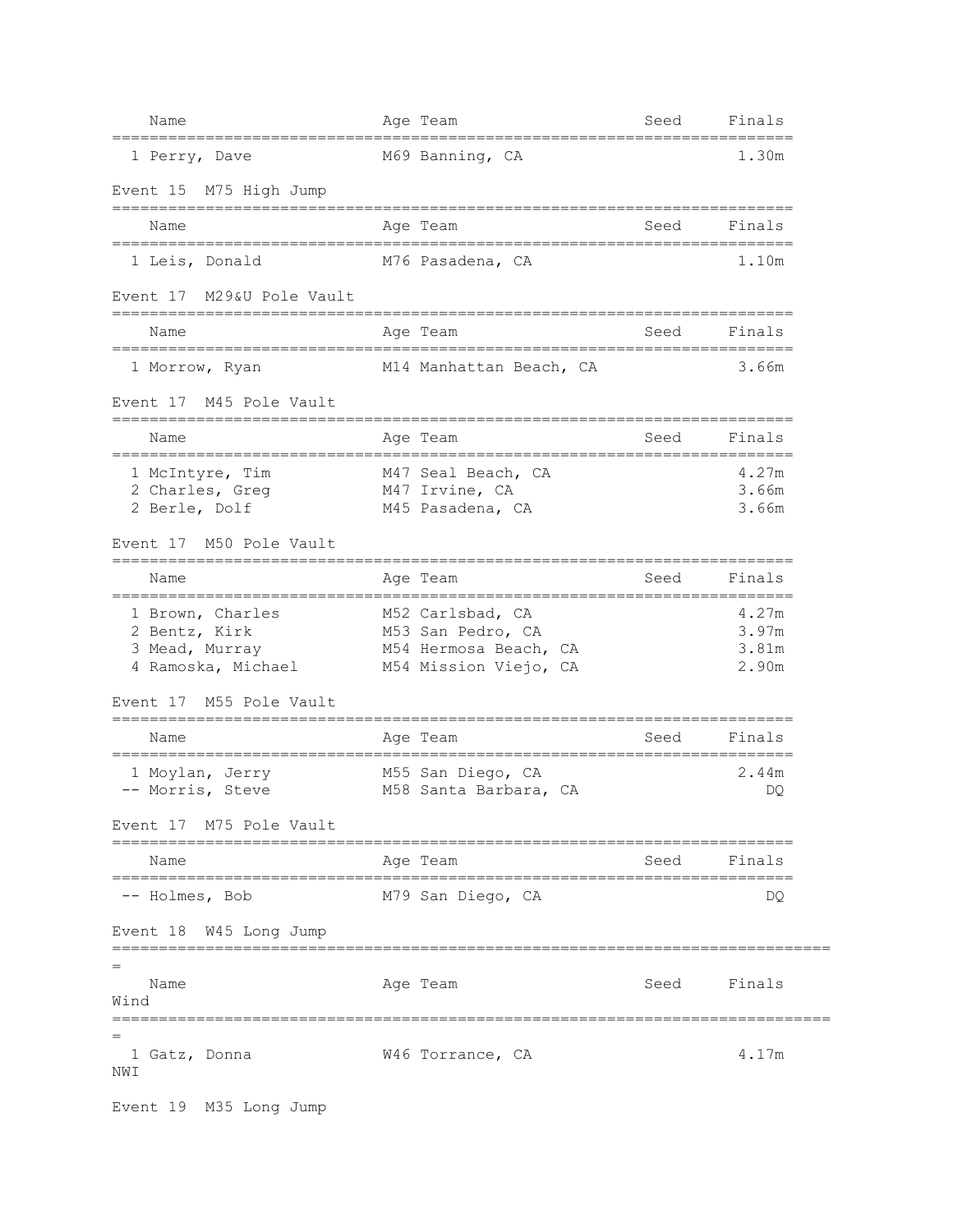============================================================================= = Name Age Team Age Team Seed Finals Wind ============================================================================= = 1 Hopkins, Kyle M38 San Diego, CA 6.50m NWI 2 Thompson, Randy M39 San Diego, CA 5.00m NWI 3 Pittman, Chris M35 Mission Viejo, CA 3.61m NWI Event 19 M50 Long Jump ============================================================================= = Name **Age Team** Age Team Seed Finals Wind ============================================================================= = 1 Bentz, Kirk M53 San Pedro, CA 5.29m NWI 2 Crowl, Chip M53 San Diego, CA 4.41m NWI Event 19 M55 Long Jump ============================================================================= = Name Age Team Age Team Seed Finals Wind ============================================================================= = 1 Shires, Paul M55 Arroyo Grande, CA 4.60m NWI 2 Pitmann, Patrick M55 Pasadena, CA 4.15m NWI 3 Moylan, Jerry M55 San Diego, CA 3.85m NWI Event 19 M60 Long Jump ============================================================================= = Name **Age Team** Age Team Seed Finals Wind ============================================================================= = 1 Farber, Rob M62 West Covina, CA 4.49m NWI 2 Weinstock, Bill M61 Sierra Madre, CA 4.29m NWI Event 19 M65 Long Jump ============================================================================= = Name **Age Team** Age Team Seed Finals Wind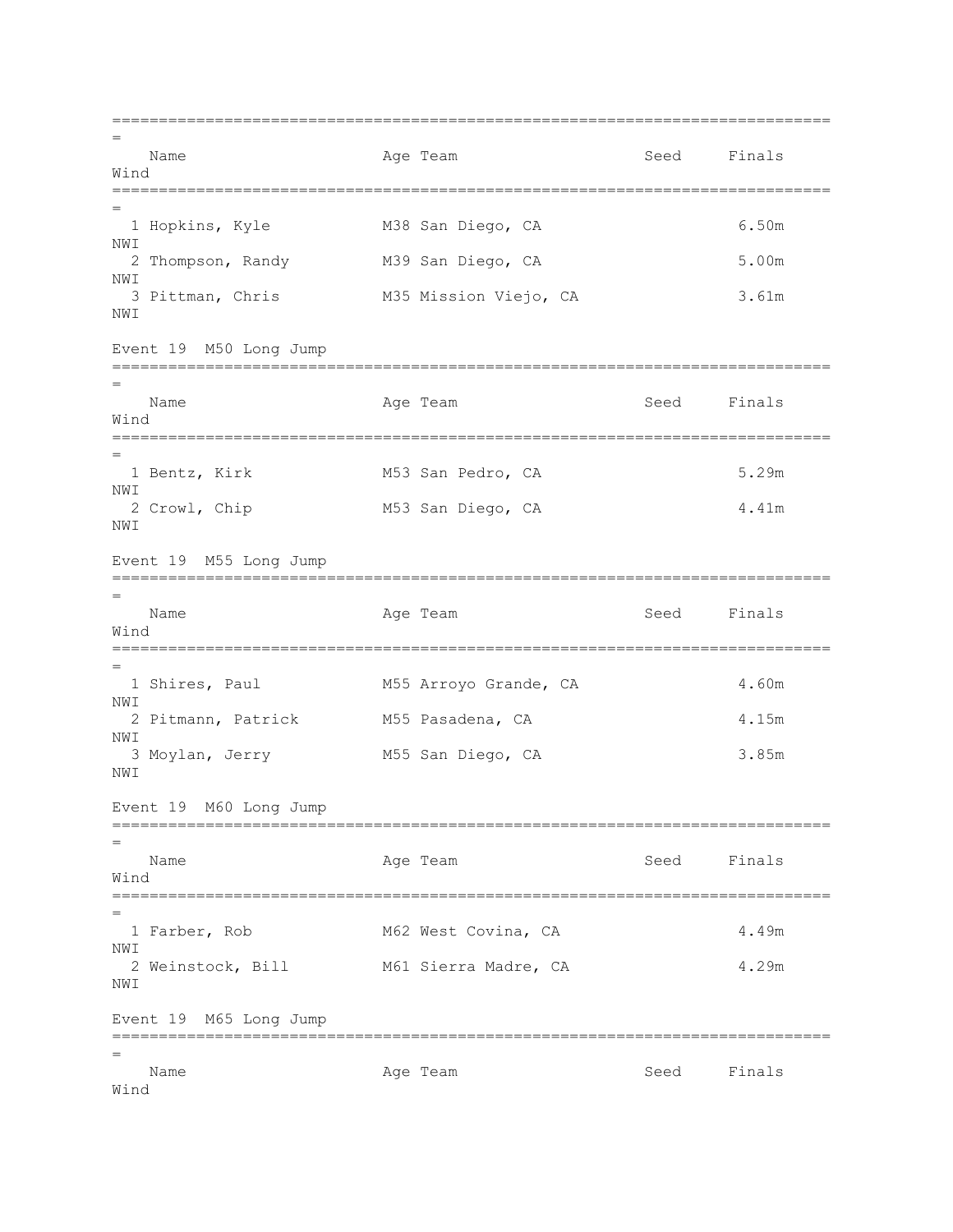```
=============================================================================
=
  1 Williams, Otiis M69 SC Striders 3.62m 
NWI 
  2 Harwood, Jerry M69 Oxnard, CA 2.70m 
NWI 
Event 19 M85 Long Jump
=============================================================================
=
   Name Age Team Age Team Seed Finals
Wind
=============================================================================
=
1 Patsalis, Tom M86 Alhambra, CA 2.94m
NWI 
Event 20 W35 Triple Jump
=============================================================================
=
  Name Age Team Age Team Seed Finals
Wind
=============================================================================
=
1 Cowdell, Allison W36 Tustin, CA 10.42m
NWI 
Event 20 W75 Triple Jump
=============================================================================
=
   Name Age Team Age Team Seed Finals
Wind
=============================================================================
=
  1 Kuehne, Magdalena W77 Tujunga, CA 6.21m 
NWI 
Event 21 M50 Triple Jump
=============================================================================
=
  Name Age Team Age Team Seed Finals
Wind
=============================================================================
=
  1 Bentz, Kirk M53 San Pedro, CA 9.92m 
NW<sub>T</sub>
Event 21 M55 Triple Jump
=============================================================================
=
  Name Age Team Age Team Seed Finals
Wind
=============================================================================
=
 1 Tomaschke, John M58 San Diego, CA 10.44m 
NWI
```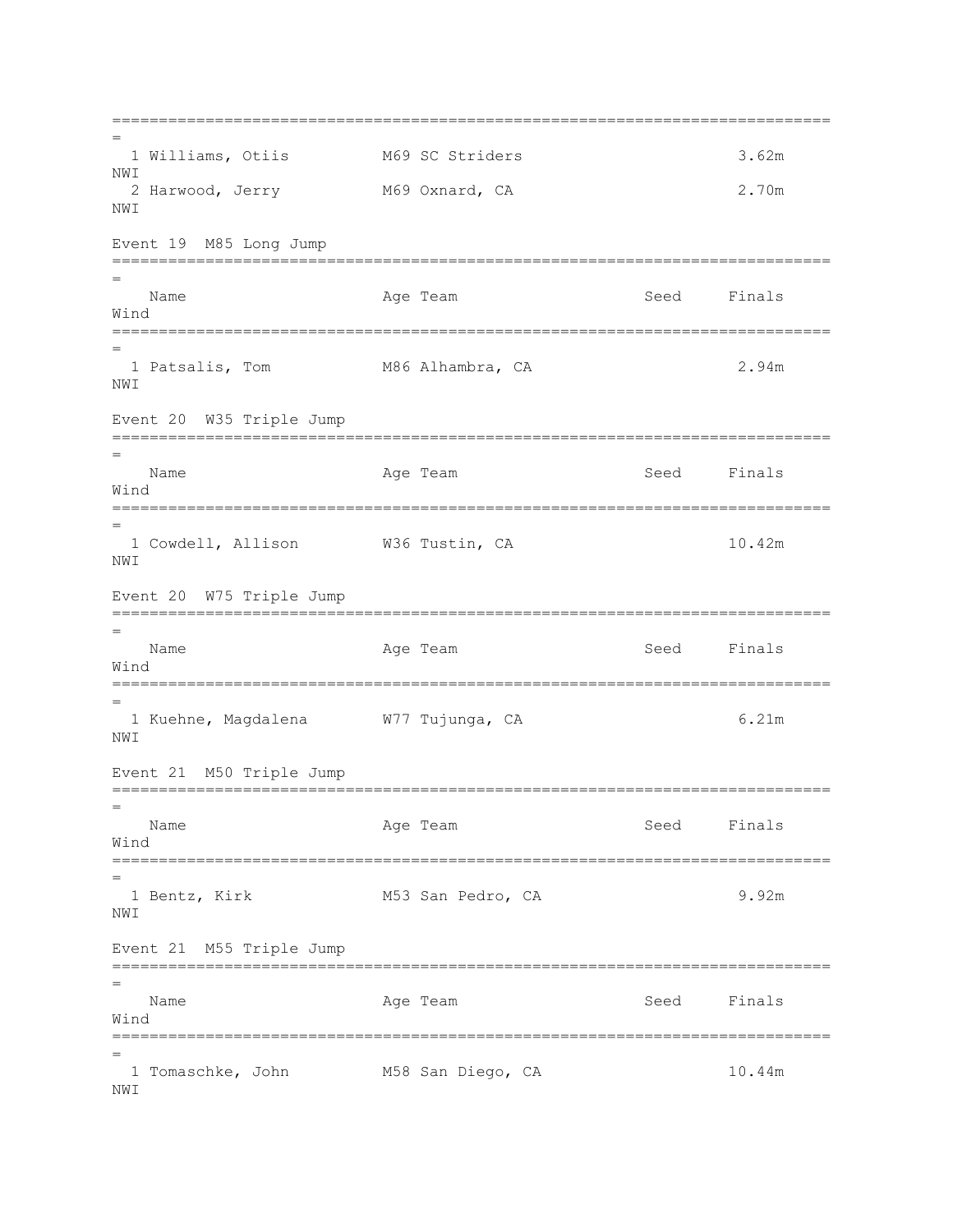2 Shires, Paul M55 Arroyo Grande, CA 9.03m NM<sub>T</sub> 3 Pitmann, Patrick M55 Pasadena, CA 8.84m NWI Event 21 M75 Triple Jump ============================================================================= = Name Age Team Seed Finals Wind ============================================================================= = 1 Leis, Donald M76 Pasadena, CA 6.38m NWI Event 21 M85 Triple Jump ============================================================================= = Name **Age Team** Age Team Seed Finals Wind ============================================================================= = 1 Patsalis, Tom 6.75m NWI Event 22 W35 Discus Throw ========================================================================= Name **Age Team** Age Team Seed Finals ========================================================================= 1 Cowdell, Allison W36 Tustin, CA 44.82m Event 22 W50 Discus Throw ========================================================================= Name Mage Team Age Team Seed Finals ========================================================================= 1 Vaugh, Karen W50 Santa Ana, CA 18.22m Event 22 W55 Discus Throw ========================================================================= Name **Age Team** Age Team Seed Finals ========================================================================= 1 Cohn, Linda W55 Northridge, CA 26.26m Event 22 W60 Discus Throw ========================================================================= Name Age Team Age Team Seed Finals ========================================================================= 1 Steekelenburg, Annelies W60 Malibu, CA 21.70m Event 22 W65 Discus Throw ========================================================================= Name Age Team Age Team Seed Finals ========================================================================= 1 Bergen, Kathy  $W65$  Glendale, CA 17.63m Event 22 W75 Discus Throw =========================================================================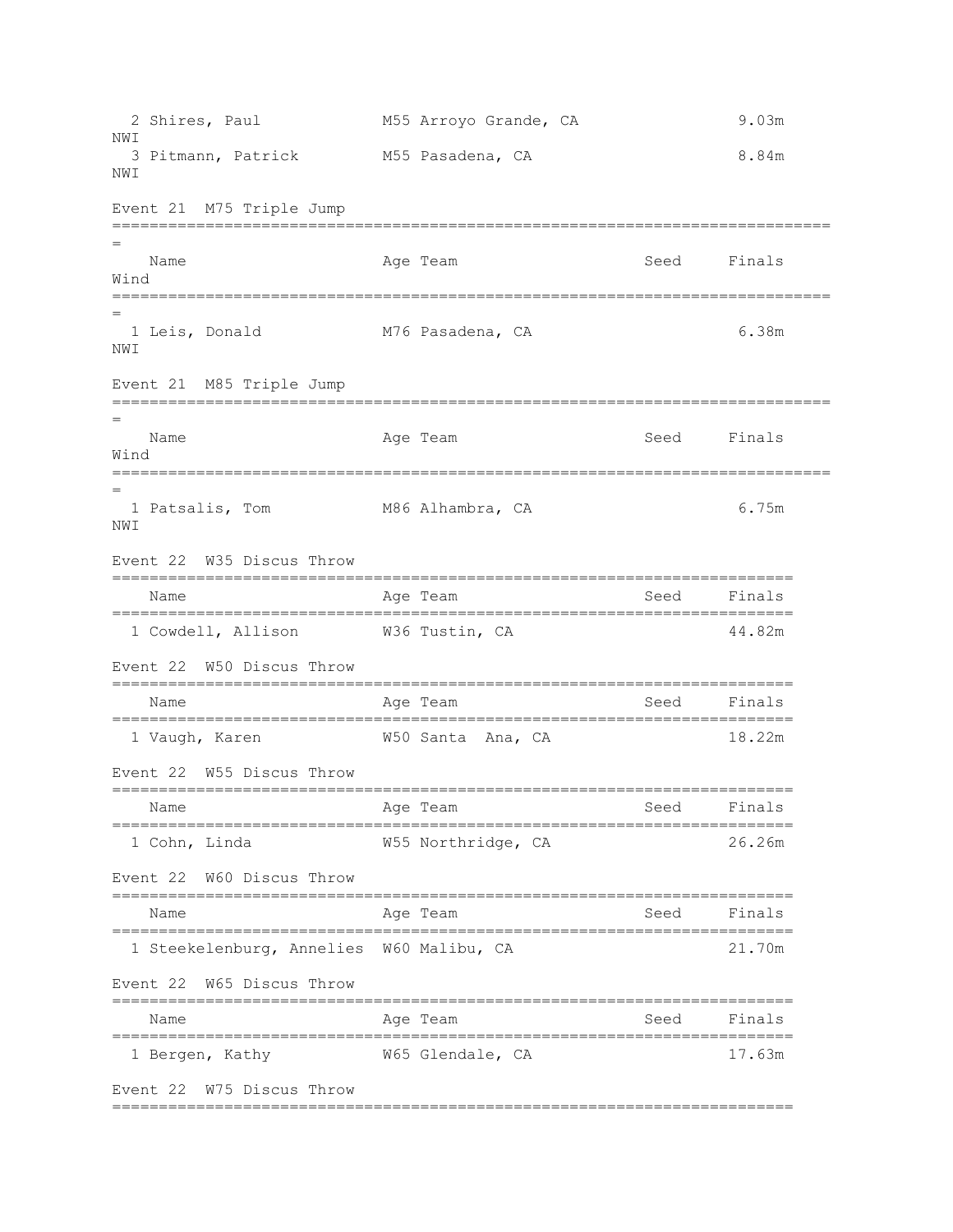| Name                                                                            | Age Team                                          | Seed                      | Finals           |
|---------------------------------------------------------------------------------|---------------------------------------------------|---------------------------|------------------|
| 1 Kuehne, Magdalena                                                             | W77 Tujunga, CA                                   |                           | 11.96m           |
| M29&U Discus Throw<br>Event 23                                                  |                                                   |                           |                  |
| Name                                                                            | Age Team                                          | Seed                      | Finals           |
| 1 Nothaft, Frank                                                                | M18 Stanford, CA                                  |                           | 41.21m           |
| Event 23 M30 Discus Throw                                                       |                                                   |                           |                  |
| Name                                                                            | Age Team                                          | Seed<br>================= | Finals           |
| 1 Isner, Richard                                                                | M30 Port Huenume, CA                              |                           | 28.00m           |
| Event 23 M35 Discus Throw                                                       |                                                   |                           |                  |
| Name<br>====================================                                    | Age Team<br>===================================== | Seed                      | Finals           |
| 1 Pittman, Chris                                                                | M35 Mission Viejo, CA                             |                           | 20.12m           |
| Event 23 M45 Discus Throw                                                       |                                                   |                           |                  |
| Name                                                                            | Age Team                                          | Seed                      | Finals           |
| 1 Barry, James                                                                  | M49 Studio City, CA                               |                           | 25.35m           |
| Event 23 M50 Discus Throw<br>=============================                      |                                                   |                           |                  |
| Name                                                                            | Age Team                                          | Seed                      | Finals           |
| 1 Fruguglietti, Ralph M53 Shafter, CA<br>2 Donnelly, John M52 Castro Valley, CA |                                                   |                           | 50.04m<br>37.41m |
| 3 Tweddell, Wayne M53 Tarzana, CA                                               |                                                   |                           | 34.97m           |
| M55 Discus Throw<br>Event 23                                                    |                                                   |                           |                  |
| Name<br>====================                                                    | Age Team<br>;========================             | Seed                      | Finals           |
| 1 Comber, Richard                                                               | M55 San Diego, CA                                 |                           | 44.35m           |
| 2 Schmidt, Gary<br>3 Althouse, Gerald                                           | M55 Santa Rosa, CA<br>M55 Mission Viejo, CA       |                           | 36.41m<br>34.68m |
| 4 Morris, Robert                                                                | M58 Tehachapi, CA                                 |                           | 30.32m           |
| 5 Tipping, Mike                                                                 | M55 Irvine, CA                                    |                           | 29.14m           |
| 6 Moylan, Jerry                                                                 | M55 San Diego, CA                                 |                           | 20.15m           |
| Event 23<br>M60 Discus Throw<br>===========                                     |                                                   |                           |                  |
| Name                                                                            | Age Team                                          | Seed                      | Finals           |
| 1 Abatzoglou, Theagenis<br>2 Weinstock, Bill                                    | M61 Huntington Beach, C<br>M61 Sierra Madre, CA   |                           | 37.20m<br>26.01m |
| M65 Discus Throw<br>Event 23<br>============================                    |                                                   |                           |                  |
| Name                                                                            | Age Team                                          | Seed                      | Finals           |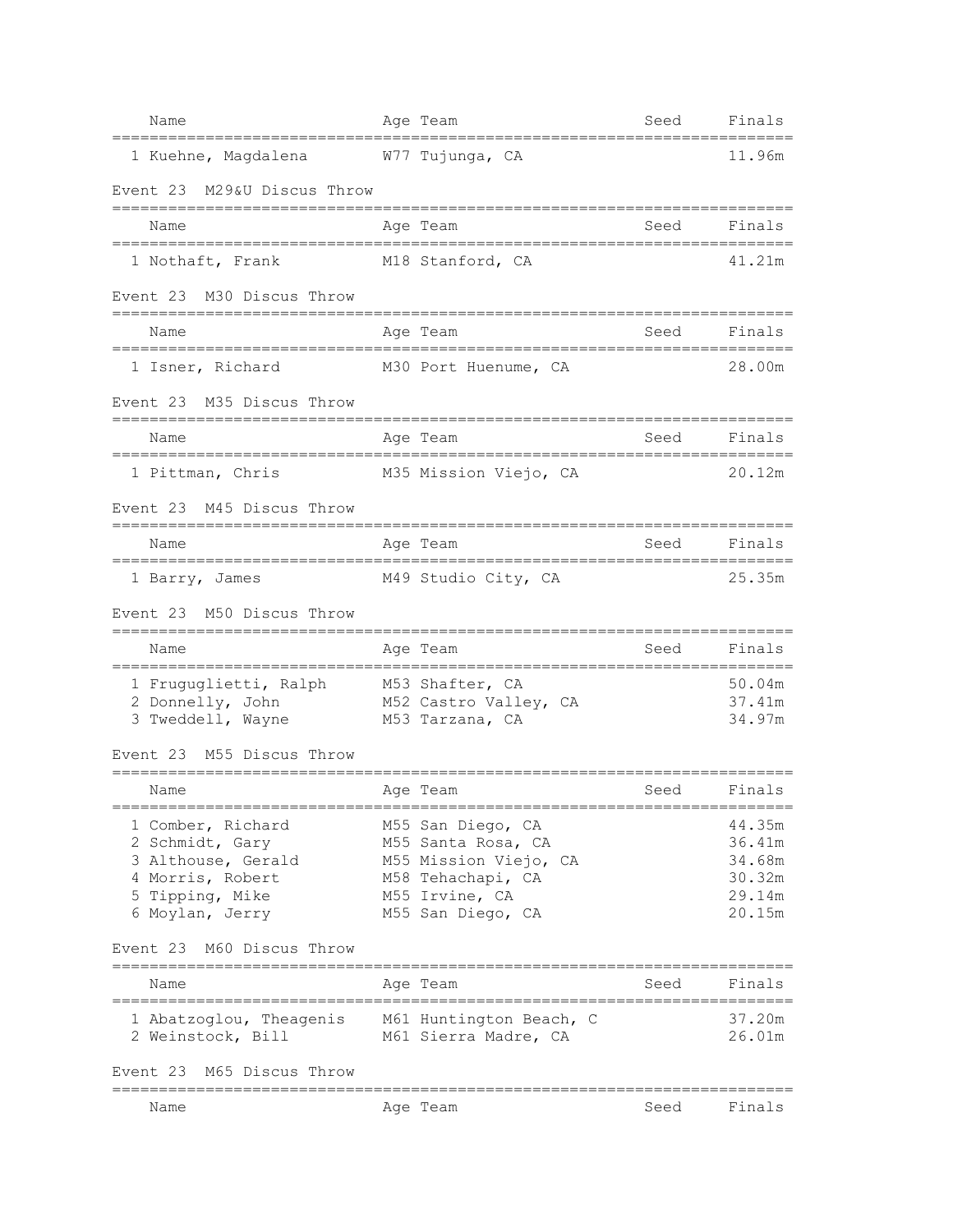| 1 Harwood, Jerry                                                                                                     | M69 Oxnard, CA                                                                       |      | 29.63m                                         |
|----------------------------------------------------------------------------------------------------------------------|--------------------------------------------------------------------------------------|------|------------------------------------------------|
| M70 Discus Throw<br>Event 23                                                                                         |                                                                                      |      |                                                |
| Name                                                                                                                 | Age Team                                                                             | Seed | Finals                                         |
| 1 Humphreys, Bob<br>2 Rosen, Alan<br>3 Ginsburg, Marvin<br>4 Wyant, Lenard<br>5 Eldridge, Robert M73 Los Angeles, CA | M72 Camarillo, CA<br>M72 Sherman Oaks, CA<br>M72 Simi Valley, CA<br>M73 Whittier, CA |      | 37.65m<br>29.89m<br>25.87m<br>22.05m<br>20.45m |
| Event 25<br>M29&U Hammer Throw<br>======================================                                             |                                                                                      |      |                                                |
| Name                                                                                                                 | Age Team                                                                             | Seed | Finals                                         |
| 1 Nothaft, Frank                                                                                                     | M18 Stanford, CA                                                                     |      | 49.85m                                         |
| Event 25<br>M30 Hammer Throw                                                                                         |                                                                                      |      |                                                |
| Name                                                                                                                 | Age Team                                                                             | Seed | Finals                                         |
| 1 Isner, Richard                                                                                                     | M30 Port Huenume, CA                                                                 |      | 31.45m                                         |
| Event 25 M50 Hammer Throw<br>=============================                                                           |                                                                                      |      |                                                |
| Name                                                                                                                 | Age Team                                                                             | Seed | Finals                                         |
| -- Donnelly, John                                                                                                    | M52 Castro Valley, CA                                                                |      | DQ.                                            |
| Event 25<br>M55 Hammer Throw                                                                                         |                                                                                      |      |                                                |
| Name                                                                                                                 | Age Team                                                                             | Seed | Finals                                         |
| 1 Schmidt, Gary<br>2 Morris, Robert                                                                                  | M55 Santa Rosa, CA<br>M58 Tehachapi, CA                                              |      | 37.15m<br>22.64m                               |
| Event 25<br>M65 Hammer Throw                                                                                         |                                                                                      |      |                                                |
| Name<br>============                                                                                                 | Age Team                                                                             | Seed | Finals                                         |
| 1 Harwood, Jerry                                                                                                     | M69 Oxnard, CA                                                                       |      | 32.13m                                         |
| Event 25 M70 Hammer Throw                                                                                            |                                                                                      |      |                                                |
| Name                                                                                                                 | Age Team                                                                             | Seed | Finals                                         |
| 1 Humphreys, Bob                                                                                                     | M72 Camarillo, CA                                                                    |      | 36.74m                                         |
| Event 25<br>M80 Hammer Throw                                                                                         |                                                                                      |      |                                                |
| Name                                                                                                                 | Age Team                                                                             | Seed | Finals                                         |
| 1 Gaynor, Arnie                                                                                                      | M80 Palm Desert, CA                                                                  |      | 33.60m                                         |

Event 26 W35 Javelin Throw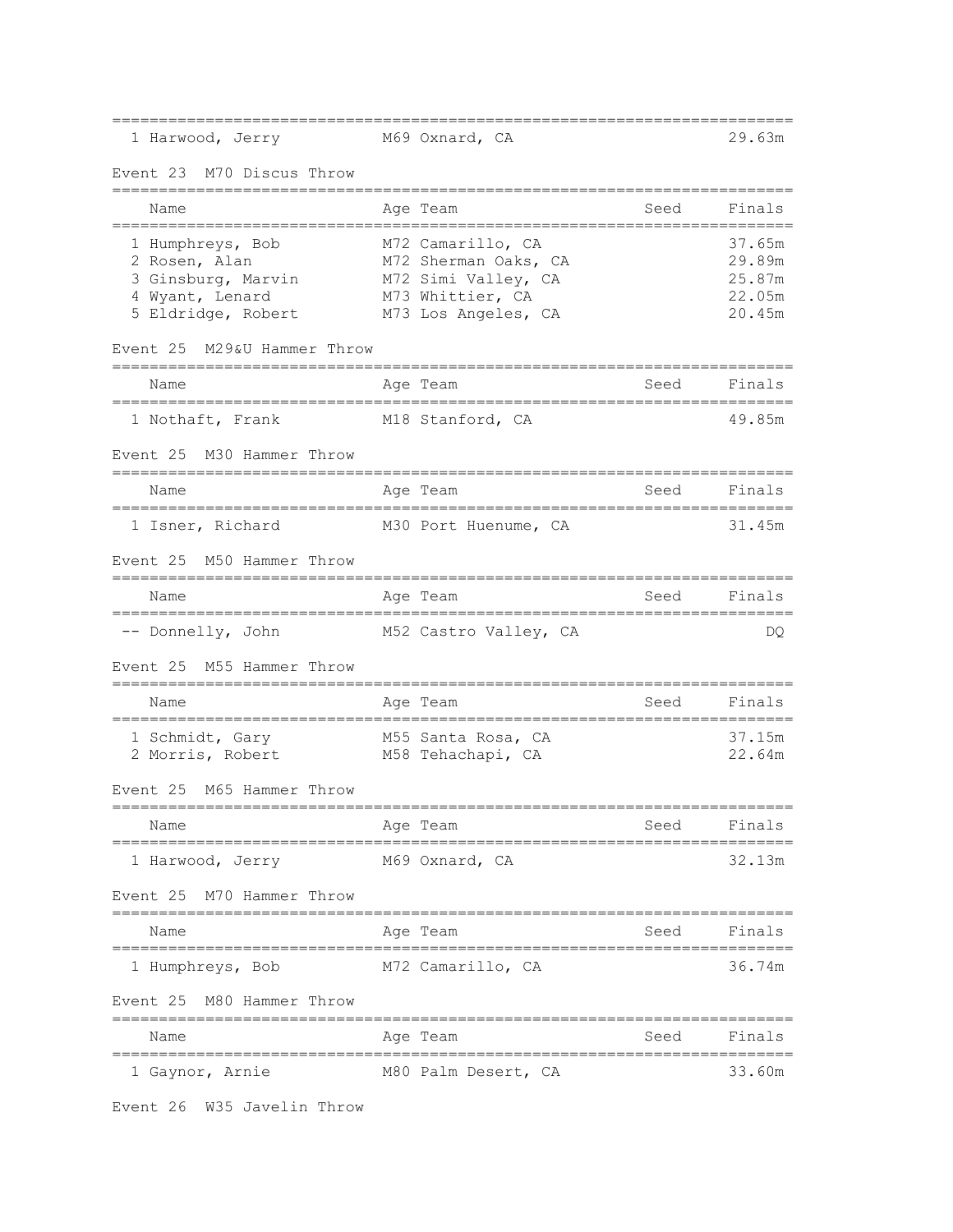| Name                                               | Age Team                                               | Seed                 | Finals           |
|----------------------------------------------------|--------------------------------------------------------|----------------------|------------------|
| 1 Cowdell, Allison W36 Tustin, CA                  |                                                        |                      | 37.72m           |
| Event 26 W45 Javelin Throw                         |                                                        |                      |                  |
| Name                                               | Age Team                                               | Seed                 | Finals           |
| 1 Ware, Caren                                      | W45 Twin Peaks, CA                                     |                      | 25.37m           |
| Event 26 W50 Javelin Throw                         |                                                        |                      |                  |
| Name                                               | Age Team                                               | Seed                 | Finals           |
| ________________________________<br>1 Vaugh, Karen | ==============================<br>W50 Santa<br>Ana, CA |                      | 21.97m           |
| W55 Javelin Throw<br>Event 26                      |                                                        |                      |                  |
| Name                                               | Age Team                                               | Seed                 | Finals           |
| 1 Cohn, Linda                                      | W55 Northridge, CA                                     |                      | 37.85m           |
| Event 26 W60 Javelin Throw                         |                                                        |                      |                  |
| Name                                               | Age Team                                               | Seed                 | Finals           |
| 1 Tucker, Lorraine<br>2 Glass, LaTanya             | W61 Fort Hood, TX<br>W61 Seal Beach, CA                |                      | 24.02m<br>22.19m |
| 3 Steekelenburg, Annelies W60 Malibu, CA           |                                                        |                      | 20.46m           |
| Event 26 W65 Javelin Throw                         | ----------------                                       |                      |                  |
| Name                                               | Age Team                                               | Seed                 | Finals           |
| 1 Bergen, Kathy                                    | W65 Glendale, CA                                       |                      | 21.57m           |
| W75 Javelin Throw<br>Event 26                      |                                                        |                      |                  |
| Age Team<br>Name<br>===================            |                                                        | Seed<br>============ | Finals           |
| 1 Kuehne, Magdalena                                | W77 Tujunga, CA                                        |                      | 12.39m           |
| Event 26 W80 Javelin Throw                         |                                                        |                      |                  |
| Name                                               | Age Team                                               |                      | Seed Finals      |
| 1 Valien, Johnaye M82 Los Angeles, CA              |                                                        |                      | 11.44m           |
| Event 27 M35 Javelin Throw                         |                                                        |                      |                  |
| Name                                               | _______<br>Age Team                                    | Seed                 | Finals           |
| 1 Pittman, Chris                                   | M35 Mission Viejo, CA                                  |                      | 19.58m           |
| Event 27 M45 Javelin Throw                         |                                                        |                      |                  |

=========================================================================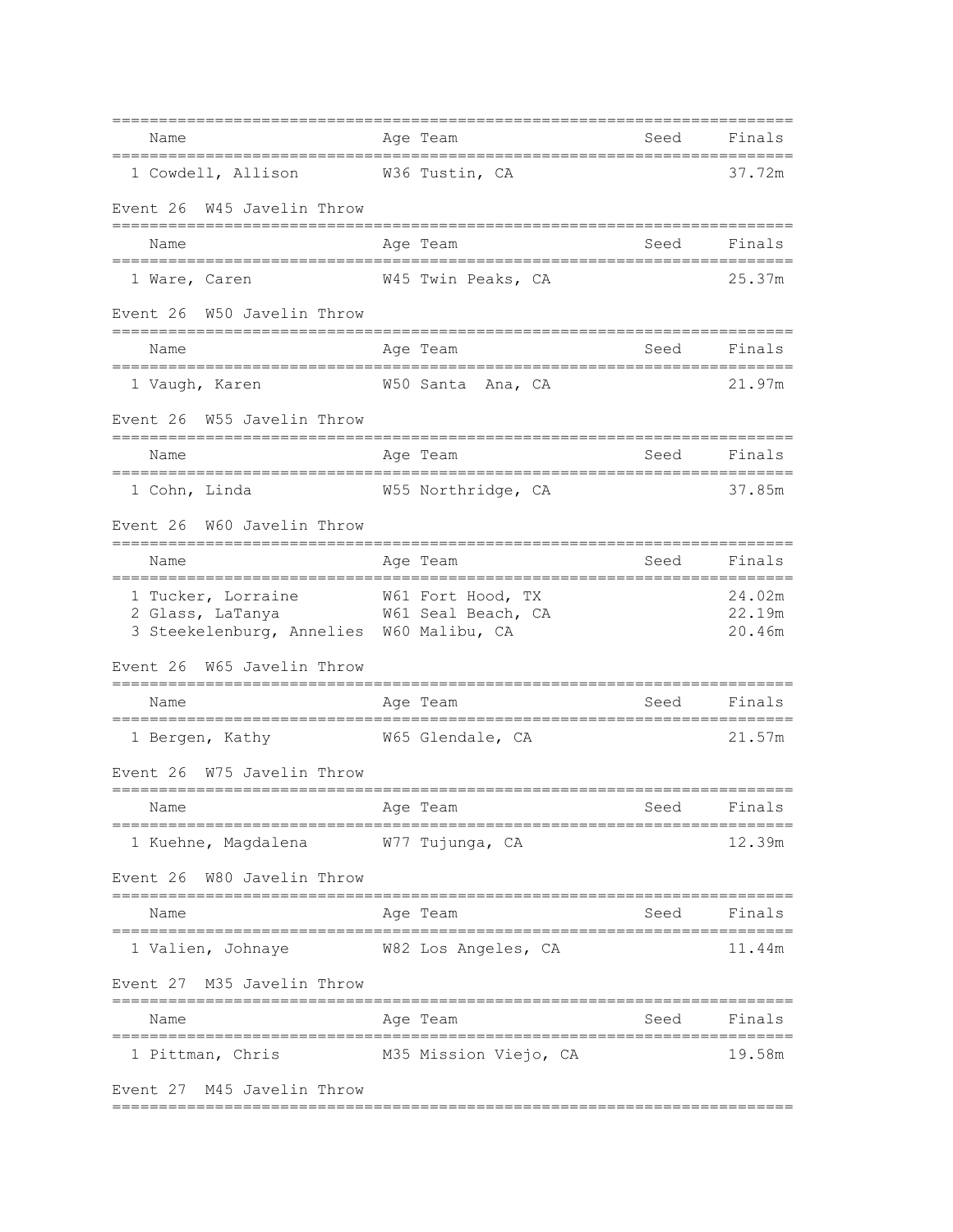| Name                                                                                                                                                           | Age Team              |                                                                                                                                                   | Seed | Finals                                                             |
|----------------------------------------------------------------------------------------------------------------------------------------------------------------|-----------------------|---------------------------------------------------------------------------------------------------------------------------------------------------|------|--------------------------------------------------------------------|
| 1 Barry, James                                                                                                                                                 |                       | M49 Studio City, CA                                                                                                                               |      | 40.51m                                                             |
| Event 27 M50 Javelin Throw                                                                                                                                     |                       |                                                                                                                                                   |      |                                                                    |
| Name                                                                                                                                                           | Age Team              |                                                                                                                                                   | Seed | Finals                                                             |
| 1 Hansen, John                                                                                                                                                 |                       | M50 Monterey, CA                                                                                                                                  |      | 46.96m                                                             |
| Event 27 M55 Javelin Throw                                                                                                                                     |                       |                                                                                                                                                   |      |                                                                    |
| Name                                                                                                                                                           | Age Team              |                                                                                                                                                   | Seed | Finals                                                             |
| 1 Powers, Bob<br>2 Tipping, Mike<br>3 Prnjak, Gerald<br>4 Morris, Robert<br>5 Schmidt, Gary<br>6 Rook, Ron<br>7 Moylan, Jerry<br>M60 Javelin Throw<br>Event 27 |                       | M59 Santa Cruz, CA<br>M55 Irvine, CA<br>M58 Rio Vista, CA<br>M58 Tehachapi, CA<br>M55 Santa Rosa, CA<br>M59 Coto De Caza, CA<br>M55 San Diego, CA |      | 48.49m<br>40.65m<br>40.61m<br>37.86m<br>37.50m<br>35.39m<br>21.05m |
| Name                                                                                                                                                           | Age Team              |                                                                                                                                                   | Seed | Finals                                                             |
| 1 Weinstock, Bill<br>2 Mahl, Mark<br>Event 27 M65 Javelin Throw                                                                                                |                       | M61 Sierra Madre, CA<br>M60 Scottsdale, AZ                                                                                                        |      | 36.33m<br>32.95m                                                   |
| =============================<br>Name                                                                                                                          | Age Team              |                                                                                                                                                   | Seed | Finals                                                             |
| 1 Harwood, Jerry                                                                                                                                               |                       | M69 Oxnard, CA                                                                                                                                    |      | 21.69m                                                             |
| M70 Javelin Throw<br>Event 27                                                                                                                                  |                       |                                                                                                                                                   |      |                                                                    |
| ==============================<br>Name                                                                                                                         | Age Team              |                                                                                                                                                   | Seed | Finals                                                             |
| 1 Fehlen, Phil<br>2 Terauds, Juris<br>3 Smith, Ernie<br>Event 27 M75 Javelin Throw                                                                             |                       | M72 Oceanside, CA<br>M71 Olivenhain, CA<br>M74 Arcadia, CA                                                                                        |      | 36.54m<br>36.46m<br>21.75m                                         |
| Name                                                                                                                                                           | Age Team              |                                                                                                                                                   | Seed | Finals                                                             |
| 1 Trefry, Allan                                                                                                                                                |                       | M79 Yorba Linda, CA                                                                                                                               |      | 25.28m                                                             |
| Event 28 W50 Shot Put                                                                                                                                          |                       |                                                                                                                                                   |      |                                                                    |
| Name                                                                                                                                                           | =========<br>Age Team |                                                                                                                                                   | Seed | Finals                                                             |
| 1 Vaugh, Karen<br>2 Selby, Debbie                                                                                                                              |                       | W50 Santa Ana, CA<br>W51 Fallbrook, CA                                                                                                            |      | 8.87m<br>8.10m                                                     |

Event 28 W55 Shot Put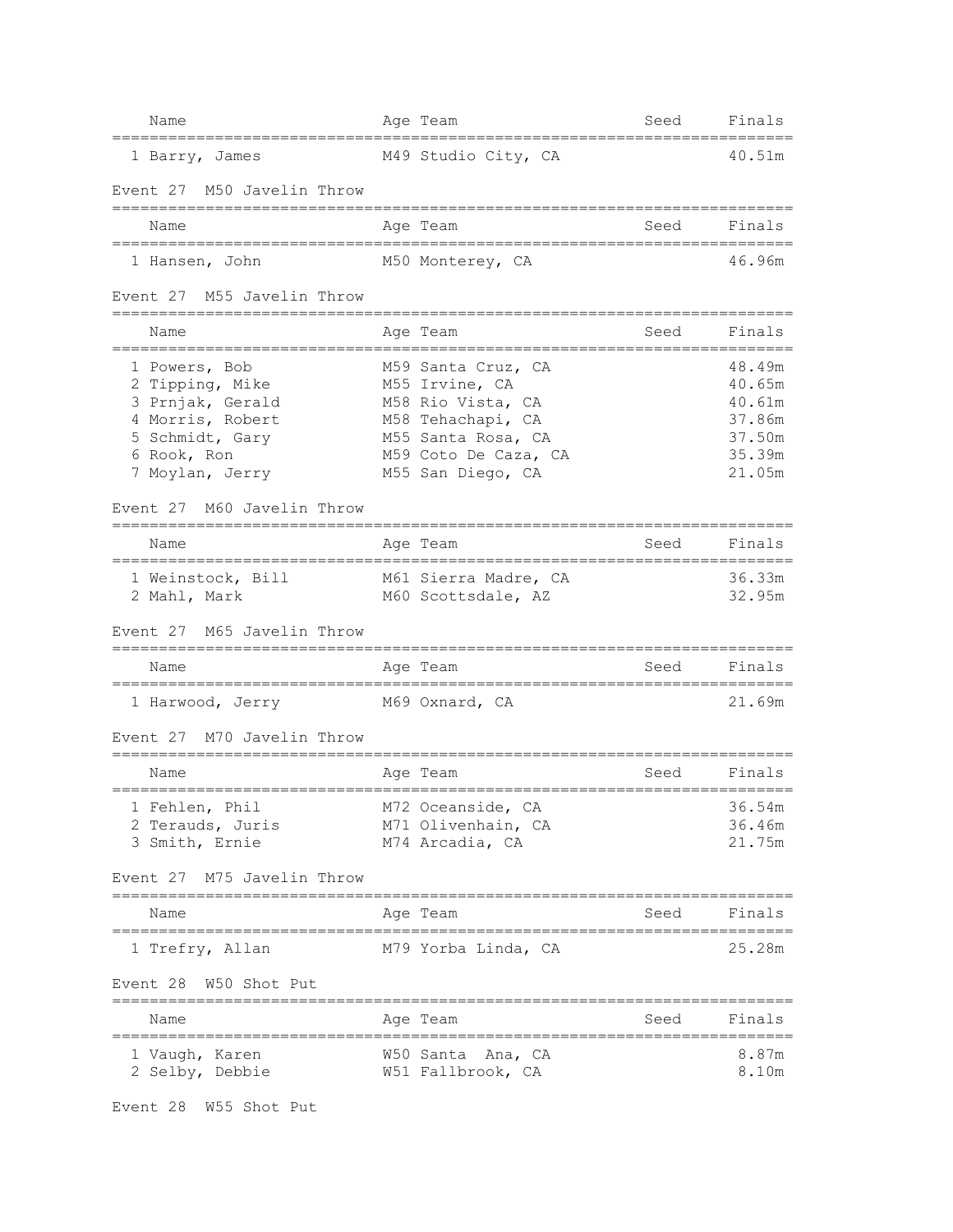| Name                                                                                                                    | Age Team |                                                               | Seed        | Finals                     |
|-------------------------------------------------------------------------------------------------------------------------|----------|---------------------------------------------------------------|-------------|----------------------------|
| 1 Cohn, Linda                                                                                                           |          | W55 Northridge, CA                                            |             | 9.42m                      |
| Event 28<br>W60 Shot Put                                                                                                |          |                                                               |             |                            |
| Name                                                                                                                    | Age Team |                                                               | Seed        | Finals                     |
| 1 Glass, LaTanya M61 Seal Beach, CA<br>2 Tucker, Lorraine M61 Fort Hood, TX<br>3 Steekelenburg, Annelies W60 Malibu, CA |          |                                                               |             | 9.48m<br>8.69m<br>7.21m    |
| Event 28 W65 Shot Put                                                                                                   |          |                                                               |             |                            |
| Name                                                                                                                    |          | Age Team                                                      | Seed        | Finals                     |
| 1 Perry, Hattie                                                                                                         |          | W65 Banning, CA                                               |             | 5.43m                      |
| Event 28 W75 Shot Put                                                                                                   |          |                                                               |             |                            |
| Name                                                                                                                    |          | Age Team                                                      | Seed        | Finals                     |
| 1 Kuehne, Magdalena M77 Tujunga, CA                                                                                     |          |                                                               |             | 5.68m                      |
| Event 28 W80 Shot Put<br>==========================                                                                     |          |                                                               |             |                            |
| Name                                                                                                                    | Age Team |                                                               | Seed        | Finals                     |
| 1 Valien, Johnaye M82 Los Angeles, CA                                                                                   |          |                                                               |             | 4.94m                      |
| Event 29 M30 Shot Put                                                                                                   |          |                                                               |             |                            |
| Name                                                                                                                    | Age Team |                                                               | Seed        | Finals                     |
| 1 Isner, Richard                                                                                                        |          | M30 Port Huenume, CA                                          |             | 12.05m                     |
| Event 29<br>M35 Shot Put                                                                                                |          |                                                               |             |                            |
| Name                                                                                                                    | Age Team |                                                               | <b>Seed</b> | Finals                     |
| 1 Pittman, Chris                                                                                                        |          | M35 Mission Viejo, CA                                         |             | 7.63m                      |
| Event 29 M50 Shot Put                                                                                                   |          |                                                               |             |                            |
| Name<br>===============                                                                                                 | Age Team |                                                               | Seed        | Finals                     |
| 1 Stines, Greg<br>2 Tweddell, Wayne<br>3 Donnelly, John                                                                 |          | M53 Escondido, CA<br>M53 Tarzana, CA<br>M52 Castro Valley, CA |             | 13.65m<br>12.52m<br>12.00m |
| Event 29 M55 Shot Put<br>;==========================                                                                    |          |                                                               |             |                            |
| Name                                                                                                                    |          | Age Team                                                      | Seed        | Finals                     |
| 1 Schmidt, Gary<br>2 Althouse, Gerald                                                                                   |          | M55 Santa Rosa, CA<br>M55 Mission Viejo, CA                   |             | 12.40m<br>11.80m           |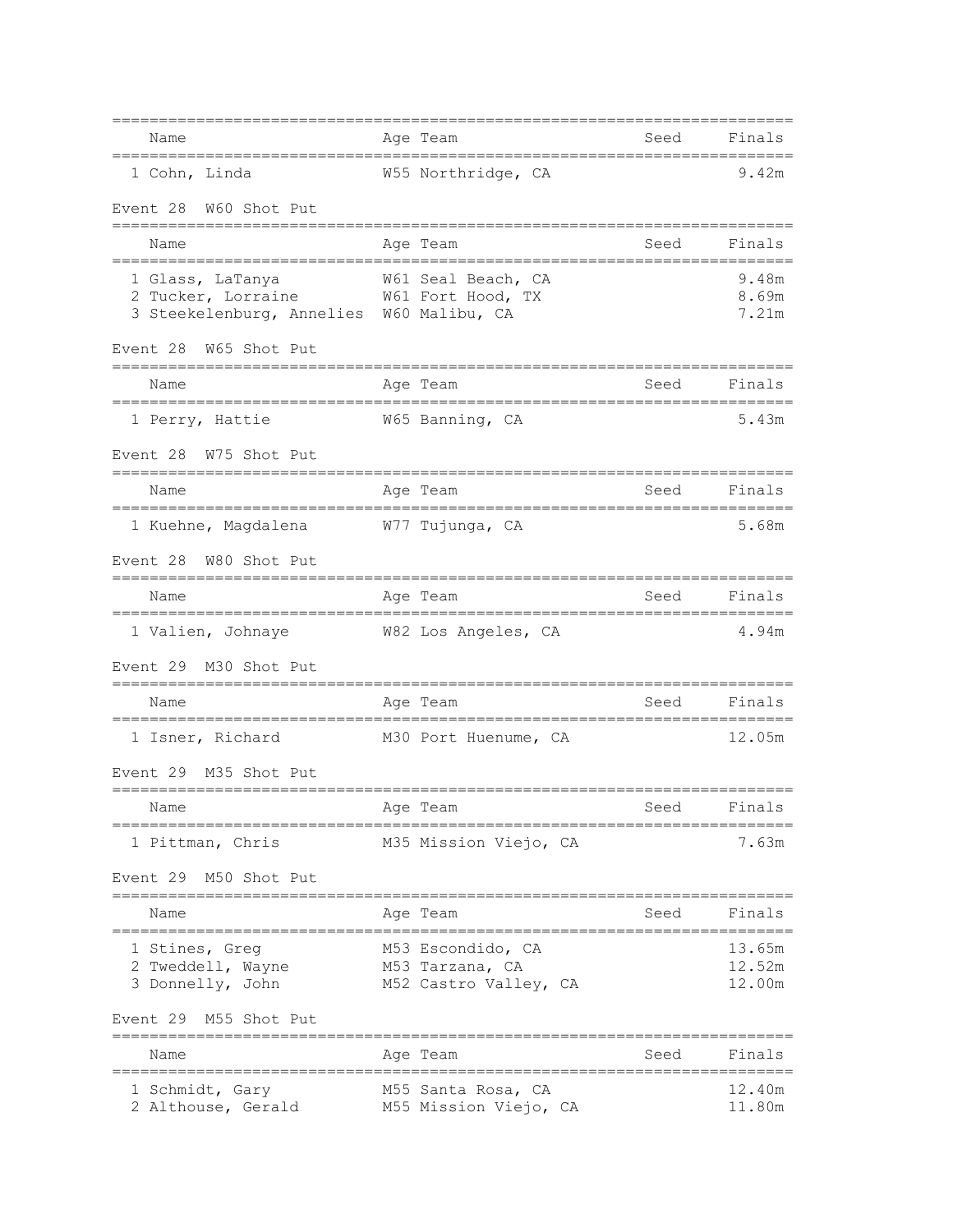Event 29 M60 Shot Put ========================================================================= Name Age Team Seed Finals ========================================================================= 1 MacDonald, Bruce M62 San Diego, CA 10.63m Event 29 M65 Shot Put ========================================================================= Name Age Team Age Team Seed Finals ========================================================================= 1 Harwood, Jerry M69 Oxnard, CA 9.80m Event 29 M70 Shot Put ========================================================================= Name Mage Team Age Team Seed Finals ========================================================================= 1 Wyant, Lenard M73 Whittier, CA 11.01m 2 Humphreys, Bob M72 Camarillo, CA 10.43m 3 Ginsburg, Marvin M72 Simi Valley, CA 9.93m 4 Smith, Ernie M74 Arcadia, CA 9.01m 5 Rosen, Alan M72 Sherman Oaks, CA 8.91m 6 Eldridge, Robert M73 Los Angeles, CA 8.14m Event 29 M80 Shot Put ========================================================================= Name **Age Team** Age Team Seed Finals ========================================================================= 1 Gaynor, Arnie M80 Palm Desert, CA 13.08m Event 31 M30 Weight Throw ========================================================================= Name Reserve Age Team Name Seed Finals ========================================================================= 1 Isner, Richard M30 Port Huenume, CA 11.14m Event 31 M35 Weight Throw ========================================================================= Name **Age Team** Age Team Seed Finals ========================================================================= 1 Pittman, Chris M35 Mission Viejo, CA 7.06m Event 31 M50 Weight Throw ========================================================================= Name Reserve Age Team Name Seed Finals ========================================================================= 1 Donnelly, John M52 Castro Valley, CA 15.05m Event 31 M55 Weight Throw ========================================================================= Name Register Age Team Name Seed Finals ========================================================================= 1 Schmidt, Gary M55 Santa Rosa, CA 13.64m Event 31 M65 Weight Throw

=========================================================================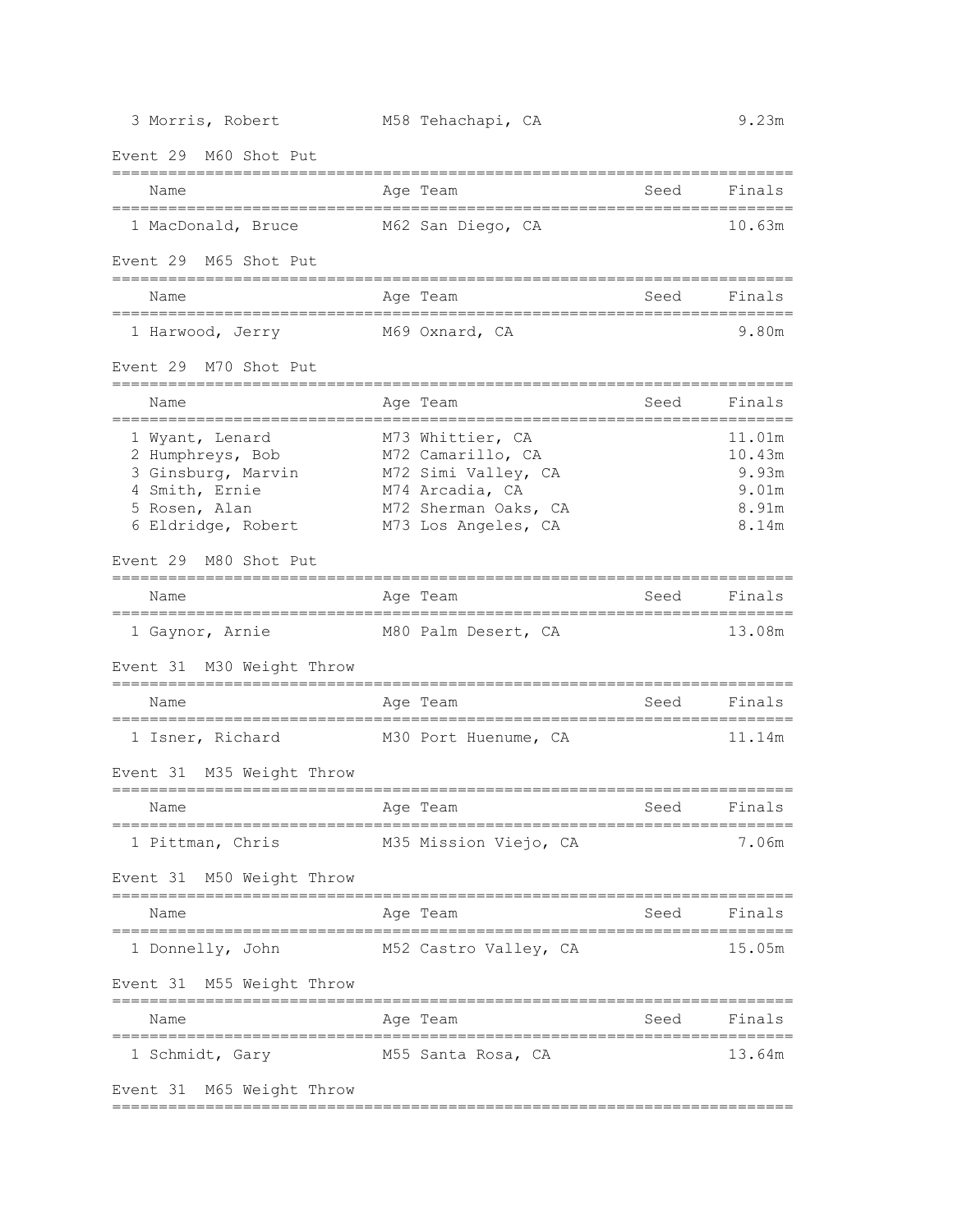| Name                                                       | Age Team                 | Seed | Finals   |
|------------------------------------------------------------|--------------------------|------|----------|
| 1 Harwood, Jerry                                           | M69 Oxnard, CA           |      | 12.29m   |
| Event 31 M70 Weight Throw                                  |                          |      |          |
| Name                                                       | Age Team                 | Seed | Finals   |
| 1 Humphreys, Bob                                           | M72 Camarillo, CA        |      | 14.73m   |
| Event 31 M80 Weight Throw                                  |                          |      |          |
| Name                                                       | Age Team                 | Seed | Finals   |
| 1 Gaynor, Arnie                                            | M80 Palm Desert, CA      |      | 13.70m   |
| Event 33 W55 300 Long Hurdles                              |                          |      |          |
| Name<br>=====================                              | Age Team                 | Seed | Finals   |
| 1 Bowman, Tina                                             | W55 Long Beach, CA       |      | 59.37    |
| Event 34 M35 400 Long Hurdles                              |                          |      |          |
| Name                                                       | Age Team                 | Seed | Finals   |
| 1 Santi, Marcus M36 CA, CA                                 |                          |      | 58.04    |
| Event 34 M40 400 Long Hurdles                              |                          |      |          |
| Name                                                       | Age Team                 | Seed | Finals   |
| 1 Birade, Laurent M41 Bellingham, WA                       |                          |      | 58.76    |
| Event 34 M45 400 Long Hurdles<br>========================= |                          |      |          |
| Name<br>:===================                               | Age Team<br>------------ | Seed | Finals   |
| 1 Andrade, Henry                                           | M46 Corona, CA           |      | 1:04.30  |
| Event 34 M50 400 Long Hurdles                              |                          |      |          |
| Name                                                       | Age Team                 | Seed | Finals   |
| 1 Cummings, Steve                                          | M52 Corona, CA           |      | 1:05.72  |
| Event 34 M55 400 Long Hurdles                              |                          |      |          |
| Name                                                       | Age Team                 | Seed | Finals   |
| 1 Shires, Paul                                             | M55 Arroyo Grande, CA    |      | 1:17.99  |
| Event 36 M30 3000 Meter Run                                |                          |      |          |
| Name                                                       | Age Team                 | Seed | Finals   |
| 1 Garcia, Kurt                                             | M33 Tarzana, CA          |      | 18:04.71 |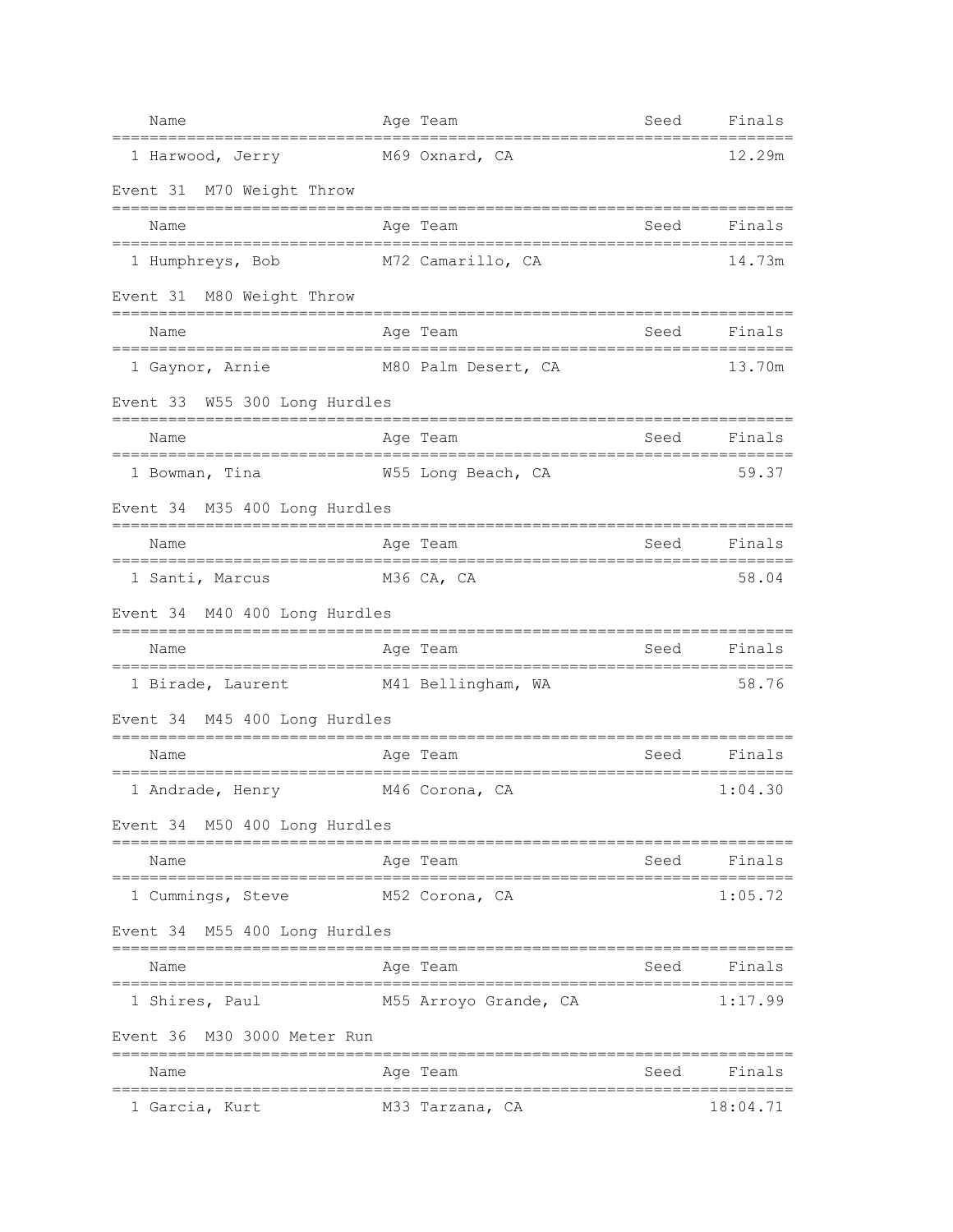Event 36 M35 3000 Meter Run ========================================================================= Name Register Age Team Name Seed Finals ========================================================================= 1 Ramirez, Juan M37 Orange, CA 9:30.76 Event 36 M40 3000 Meter Run ========================================================================= Name **Age Team** Age Team Seed Finals ========================================================================= 1 Murray-Cushing, Christia M40 Santa Ana, CA 8:51.92 2 Carnegie, Joe M42 Fresno, CO 8:59.04 3 Duncan, Andrew M41 Las Vegas, NV 8:59.76 4 Hegelbach, Peter M43 Boulder, CO 9:03.71 5 Buckhoff, Michael M42 Hesperia, CA 9:14.75 6 Barda, Kevin M40 Victorville, CA 9:22.70 7 VanCleve, Rob M41 Reno, CA 9:41.78 Event 36 M45 3000 Meter Run ========================================================================= Name **Age Team** Age Team Seed Finals ========================================================================= 1 Magill, Peter M46 South Pasadena, CA 8:36.92 2 Arsenault, Dan M45 Sanata Ana, CA 9:31.43 Event 36 M50 3000 Meter Run ========================================================================= Name **Age Team** Age Team Seed Finals ========================================================================= 1 Burns, Richard M53 Canyon Country, CO 9:11.27 2 DeCollibus, Angelo M51 Orange, CA 10:18.53 3 Lassegard, Steve M54 Laguna Hills, CA 11:54.19 Event 36 M55 3000 Meter Run ========================================================================= Name **Age Team** Age Team Seed Finals ========================================================================= 1 Salzman, Jeff M56 Irvine, CA 10:59.82 2 Velazquez, Hugo M57 Hawthorne, CA 11:00.85 Event 36 M70 3000 Meter Run ========================================================================= Name **Age Team** Age Team Seed Finals ========================================================================= 1 Welliver, Earl M73 Dana Point, CA 18:40.56 Event 36 M75 3000 Meter Run ========================================================================= Name **Age Team** Age Team Seed Finals ========================================================================= 1 Gunnar, Linde M79 Venice, CA 14:51.40 Event 36 M80 3000 Meter Run ========================================================================= Name **Age Team** Age Team Seed Finals =========================================================================